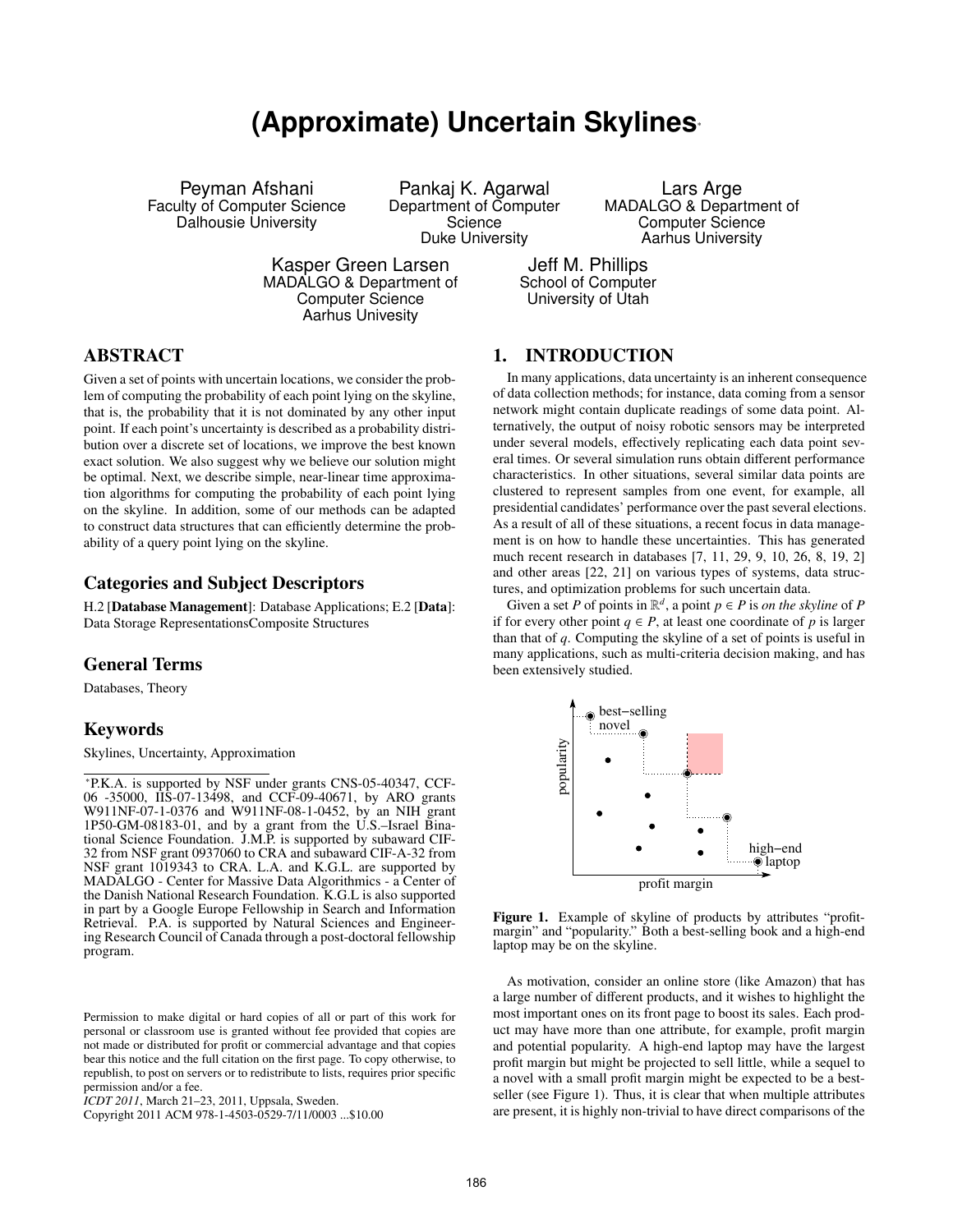products. Similar problems arise in many applications, since meaningfully combining all the attributes of a data point in a single value is difficult. The notion of a skyline enables us to circumvent this difficulty [5, 18]. For instance, in the previous example, if there is another laptop that has a bigger profit margin and is expected to be more popular (i.e., when the high-end laptop is not on the skyline), then the high-end laptop can be removed from the front page, if no such product exists, then the decision is not so easy.



Figure 2. An example of uncertain point set. Uncertain points  $\{\blacktriangledown, \blacktriangleleft, \diamond\}$  appear on 0.8-skyline.

In many applications, it is hard to specify the precise value of each attribute of an input point. For example, in the case of the online store, the exact measurement of potential popularity is almost impossible; the new laptop might do surprisingly well or the sequel to a novel might fail to reach the expectation of the fans. In our model, such possibilities are captured by having multiple values for potential popularity with a probability assigned to each value, see Figure 2. In general, in this richer model, there are *k* different values of an attribute, for a fixed  $k$ , with a probability assigned to each value.

**Problem statement.** Let  $p = (p_1, p_2, \dots, p_d)$  be a point in  $\mathbb{R}^d$ . For two points *p* and *a* in  $\mathbb{R}^d$ , *p dominates a* denoted by  $p > a$  if two points p and q in  $\mathbb{R}^d$ , p dominates q, denoted by  $p > q$ , if  $p_i \ge q_i$  for all  $1 \le j \le d$  and at least one of the inequalities is strict; a point does not dominate itself. For a set *P* of points in  $\mathbb{R}^d$ , a point  $p \in P$  is *on the skyline* of *P* if no other point in *P* dominates *p*.

Defining the skyline of an uncertain data set is more difficult. Let  $\mathcal{P} = \{P_1, \ldots, P_n\}$  be a set of *n uncertain* points in  $\mathbb{R}^d$ . We assume that each uncertain point *P*, is described by a discrete probability that each uncertain point  $P_i$  is described by a discrete probability distribution, defined over *k* discrete points (for an input parameter *k*). Namely,  $P_i = \{p_{i,1}, p_{i,2}, \ldots, p_{i,k}\} \subset \mathbb{R}^d$ , and the probability of *P* being at location  $p_i$ ,  $i \in \{0, \ldots, s-1\} \subset \mathbb{R}^k$ ,  $w_i = 1$ . Note that we being at location  $p_{i,j}$  is  $0 < w_{i,j} \leq 1$ ;  $\sum_{j=1}^{k} w_{i,j} = 1$ . Note that we assume each  $p_i$ , to have nonzero probability of being the location assume each  $p_{i,j}$  to have nonzero probability of being the location<br>of  $P_i$ . If  $y_i = 0$  for some point  $p_i$ , we see nomes that point of  $P_i$ . If  $w_{i,j} = 0$  for some point  $p_{i,j}$ , we can remove that point.<br>We also assume that the distributions of  $P$ 's are independent. We We also assume that the distributions of  $P_i$ 's are independent. We remark that the assumption  $|P_i| = k$  is for ease of exposition, and is not specifically required for any analysis. Set  $S = \bigcup_{i=1}^{n} P_i$  and  $|S| = m = nk$ ; the latter is called *the total size of the input*. We assume that no two points share *x*- or *y*-coordinates. Since all the algorithms described in this paper have running time  $\Omega(m \log m)$ , they can be adapted to relax this assumption in a straightforward manner.

Let *p* be a point in  $\mathbb{R}^d$  (not necessarily in *S*). The probability that a point  $P_i \in \mathcal{P}$  dominates *p*, denoted by  $\sigma_i(p)$ , is

$$
\sigma_i(p) = \sum_{p_{i,j} \in P_i | p_{i,j} > p} w_{i,j},
$$

and the probability that  $p$  is on the skyline of  $P$ , also called the

*skyline probability* of *p*, is

$$
\mathsf{PS}_{\mathcal{P}}(p) = \prod_{i=1}^n (1 - \sigma_i(p)).
$$

The probability of a point  $P_i \in \mathcal{P}$  being on the skyline of  $\mathcal{P}$ , denoted by  $PS_{\mathcal{P}}(P_i)$ , is

$$
\mathsf{PS}_{\mathcal{P}}(P_i) = \sum_{j=1}^k w_{i,j} \mathsf{PS}_{\mathcal{P}_{\neq i}}(p_{i,j}),
$$

where  $\mathcal{P}_{\neq i} = \mathcal{P} \setminus \{P_i\}$  is all uncertain points except  $P_i$ . For a parameter  $0 \leq \varepsilon < 1$ , we call a value  $\rho_i$  an  $\varepsilon$ -*approximate skyline probability* of  $p \in \mathbb{R}^2$  if  $|PS_{\mathcal{P}}(p) - \hat{\rho}_i| \leq \varepsilon$  and denote it by  $\varepsilon$ -PS<sub> $\mathcal{P}(p)$ </sub>.<br>Similarly we define  $\varepsilon$ -PS<sub> $\alpha$ </sub>(*P*.) for a noint  $P_i \in \mathcal{P}$ Similarly we define  $\varepsilon$ -PS<sub>P</sub>(*P<sub>i</sub>*) for a point  $P_i \in \mathcal{P}$ .

For  $0 < \rho \le 1$ , a  $\rho$ -*skyline* of  $\mathcal{P}$  [26] consists of all uncertain data points  $P_i \in \mathcal{P}$  such that  $PS_{\mathcal{P}}(P_i) \ge \rho$ . A subset  $\mathcal{Q} \subseteq \mathcal{P}$  is called an *ε*-*approximate*  $\rho$ -*skyline* of  $P$  if for all  $P_i \in Q$ ,  $PS_{\mathcal{P}}(P_i) \ge \rho - \varepsilon$  and for all  $P_j \in \mathcal{P} \setminus \mathcal{Q}$ ,  $PS_{\mathcal{P}}(P_j) \leq \rho + \varepsilon$ . In this paper, we study the problems of computing skyline probabilities, computing exact and approximate  $\rho$ -skylines, and preprocessing  $P$  into a data structure for quickly returning an approximate skyline probability of a query point. We remark that aiming for simple, efficient approximation algorithms for computing  $\rho$ -skylines approximately that can guarantee error at a level no larger than what already exists in the input is quite natural.

Previous results. Kung et.al. [18] (see also [27, 4.1.3]) presented an algorithm for computing the skyline of a set of *n* (certain) points in  $\mathbb{R}$ <sup>*d*</sup> whose running time was *O*(*n* ⋅ (log *n* + log<sup>*d*-2</sup> *n*)). Koltun and Papadimitriou [16] considered the problem of computing an approximate skyline of a point set *P*, which they defined as follows: A subset  $Q \subseteq P$  is called an *ε*-*approximate skyline* of *S* if the set  $Q_{\varepsilon} = \{(1 + \varepsilon)q \mid q \in Q\}$  (where  $(1 + \varepsilon)q$  scales each coordinate of *q* by  $1 + \varepsilon$ ) is the skyline of  $P \cup Q_{\varepsilon}$ . They showed that there exists an  $\varepsilon$ -approximate skyline of size  $O(((1/\varepsilon) \log \Delta)^d)$ , where  $\Delta$  is the ratio of the largest and the smallest coordinate values of ∆ is the ratio of the largest and the smallest coordinate values of points in *P*. They also gave an *O*(*n* log *n*) algorithm to construct an  $\varepsilon$ -approximate skyline of the aforementioned size in  $\mathbb{R}^2$ , and they showed that it is NP-hard to attain an s-approximate skyline of that showed that it is NP-hard to attain an  $\varepsilon$ -approximate skyline of that size for  $d > 3$ . We refer to  $[5, 28, 17, 25, 13]$  and references therein for other work on skyline computation of certain point sets.

Constructing a skyline over a set  $P$  of uncertain points efficiently is more difficult. The straightforward method to compute  $\sigma_i(p)$  and  $PS_{\mathcal{P}}(p)$  for a point  $p \in \mathbb{R}^2$  takes  $O(k)$  and  $O(m)$  time, respectively. Thus, a *ρ*-skyline can be computed in  $O(m^2)$  time. Atallah and  $O(13)$  improve the running time to  $O(m^{5/3} \text{ poly}(\log(n))$  in  $\mathbb{R}^2$ . Their Qi [3] improve the running time to  $O(m^{5/3} \text{ polylog}(n))$  in  $\mathbb{R}^2$ . Their algorithm extends to higher dimensions and yields a subquadratic algorithm in any fixed dimension. Pei et al. [26] devise several heuristics for efficiently computing  $\rho$ -skylines. See [20] and [31] for other variants of this problem.

Our contributions. Let  $P$  be a set of *n* uncertain points in  $\mathbb{R}^2$  as defined above, and let *m* be the total input size. In this paper we present a simpler and faster algorithm for computing a  $\rho$ -skyline of  $P$ , whose running time is  $O(m^{3/2})$ . The algorithm extends to higher dimensions and yields an  $O(m^{2-1/d})$  algorithm in  $\mathbb{R}^d$ . We also present a construction of an uncertain point set which suggests that the above bound might be optimal. We then show how the running time can be further improved for the natural case when  $k \ll n$ . More specifically, we describe an  $O(mk \log m)$  algorithm for computing the skyline probabilities of all points in  $\mathcal{P}$ .<sup>1</sup>

<sup>1</sup>We remark that the running times mentioned above bound the number of arithmetic operations performed by the algorithms and not the bit complexity.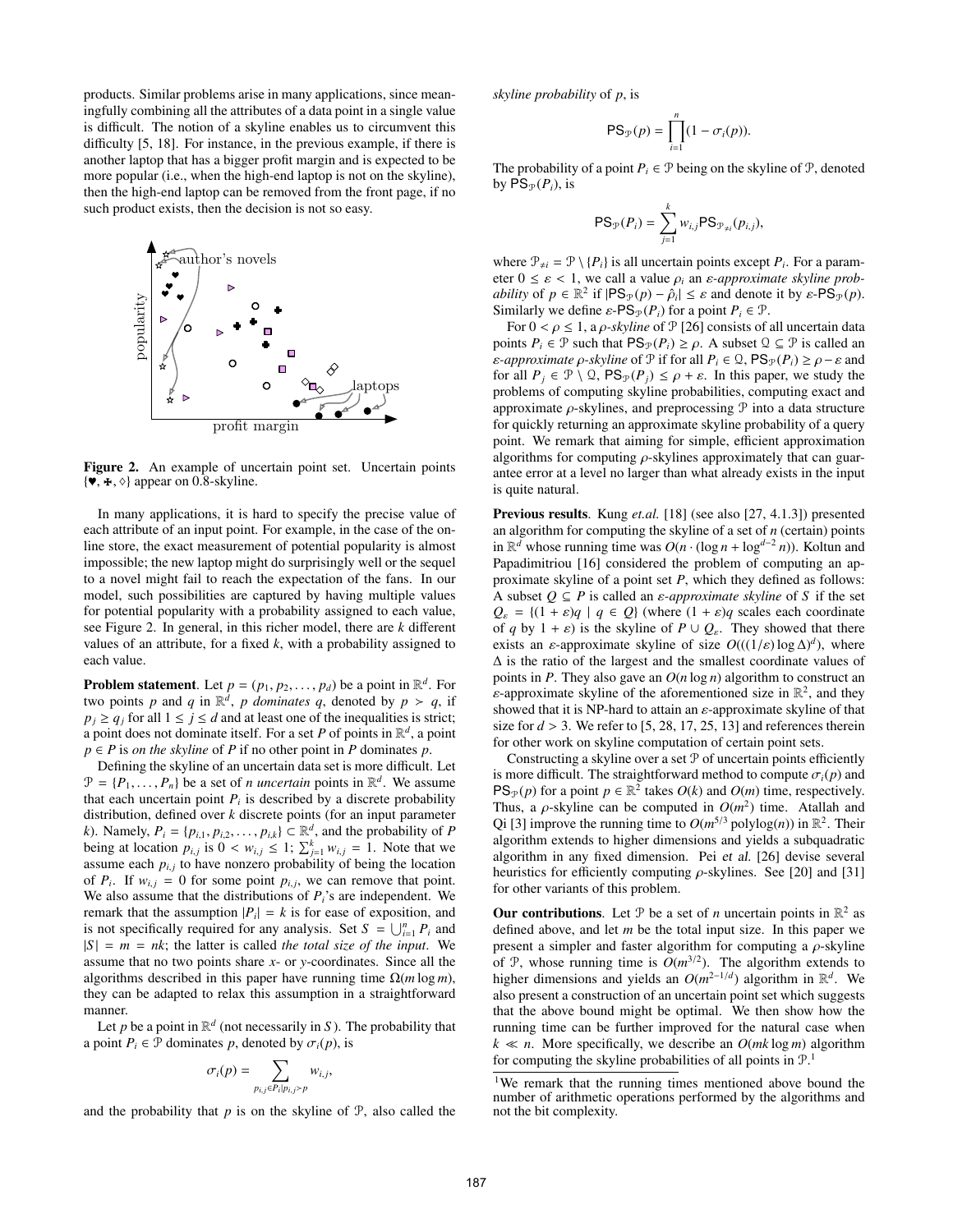Next, we show how to compute, in  $O(m(\log m + (1/\varepsilon) \log(1/\varepsilon)))$ time,  $\varepsilon$ -PS<sub>P</sub>(*P<sub>i</sub>*) for all  $1 \le i \le n$ . In fact, we build, in  $O(m(\log m +$  $1/\varepsilon$ )) time, a data structure of size  $O(n/\varepsilon^2)$  that can determine an e-annoximate skyling probability of a query point in  $O(\log(n/\varepsilon))$ ε-approximate skyline probability of a query point in *<sup>O</sup>*(log(*n*/ε)) time. Notice that the size and the query time of the data structure are independent of *k*, the number of possible locations of each uncertain point, providing a concise representation when  $k \gg 1/\varepsilon^2$ .<br>Finally we present a Monte Carlo algorithm for computing.

Finally, we present a Monte Carlo algorithm for computing  $\varepsilon$ approximate skyline probabilities. For a given parameter  $0 < \delta < 1$ , we compute in  $O(m + (1/\varepsilon^2)n \log m \log(n/\delta))$  time a value  $\rho_i$  for each  $P_i \in \mathcal{P}$  such that  $||\rho_i - \text{PS}_n(P_i)|| \leq \varepsilon$  for all  $1 \leq i \leq n$  with each  $P_i \in \mathcal{P}$  such that  $\|\rho_i - \mathsf{PS}_{\mathcal{P}}(P_i)\| \leq \varepsilon$  for all  $1 \leq i \leq n$  with probability at least  $1 - \delta$ . The algorithm is extremely simple and extends to higher dimensions in a straightforward manner, at the cost of increasing the running time to  $\tilde{O}(m + (1/\varepsilon^2)n \cdot (\log^{d-2} n + \log k) \log(n/\delta))$ . Furthermore, this approach can handle dependent  $\log k$ )  $\log(n/\delta)$ ). Furthermore, this approach can handle dependent and continuous distributions on the uncertain data points.

#### 2. COMPUTING UNCERTAIN SKYLINES

Let  $P$  denote a set of *n* uncertain points in  $\mathbb{R}^2$ , and let *m* be the total input size. We present an algorithm for computing  $PS_{\mathcal{P}}(P_i)$ for all  $1 \le i \le n$ . Section 2.1 describes an algorithm with running time  $O(m^{3/2})$ . The algorithm extends to  $\mathbb{R}^d$  at the cost of increasing the running time to  $O(m^{2-1/d})$ . Next, Section 2.2 presents an algorithm with running time *O*(*mk* log *m*), thereby improving upon the previous algorithm for  $k = o(n/\log^2 n)$ . For  $k > n$ , we can use a similar approach to compute  $PS_n(P_1)$  for all points in time use a similar approach to compute  $PS_{\mathcal{P}}(P_i)$  for all points in time  $O(mn \log m)$ . Combining the two algorithms, we obtain an algorithm with running time  $O(\min\{n, k\}m \log m)$ . Finally, we make a conjecture about evaluating arithmetic operations in Section 2.3, which if true would prove an  $\Omega(\min\{n, k\}m)$  lower bound on the problem of computing  $PS_{\mathcal{P}}(P_i)$  for all points in  $\mathcal{P}$ , matching our algorithms (up to the logarithmic factor).

## 2.1 An  $O(m^{3/2})$  Time Algorithm

Recall that  $S = \bigcup_i P_i$ . At a high level the algorithm constructs a *kd*-tree *T* over all points in *S* [4]. Each leaf *z* of *T* is associated with one point  $p_z \in S$ . The algorithm computes  $PS_{\mathcal{P}}(p_z)$ , as well as  $PS_{\mathcal{P}_{\neq i}}(p_z)$  assuming  $p_z \in P_i$ , for each leaf *z*. The special structure of *T* allows for an efficient computation of these values, reusing previously computed values whenever possible. We first give a brief review of the *kd*-tree structure along with a small modification we will adopt, and then we describe in detail how to compute  $PS_{\mathcal{P}_{\neq i}}(p_{i,j})$  for all  $p_{i,j} \in S$  in a total of  $O(m^{3/2})$  time. This trivially player as to compute  $DS_{\neq i}(P)$  for all *i* in additional time  $O(m)$ allows us to compute  $PS_{\mathcal{P}}(P_i)$  for all *i* in additional time  $O(m)$ .

Modified *kd*-tree. We construct a *kd*-tree *T*, which is a binary tree, on *S* as follows. Each node  $\nu$  of *T* is associated with a rectangle  $R_v \subseteq \mathbb{R}^2$  and the subset  $S_v = S \cap R_v$ . For the root node  $u, R_u = \mathbb{R}^2$ and  $S_u = S$ . If  $|S_v| = 1$ , then *v* is leaf of *T*, otherwise it is an interior node. The rectangles associated with the two children of *v* partition  $R_v$  into two rectangles. If *v* is at an odd (resp. even) level of *T*, then  $R<sub>v</sub>$  is partitioned along the horizontal (resp. vertical) line so that each of the two sub-rectangles contains at most  $\frac{|S_v|}{2}$  points.<br>We make a small change to the standard *kd*-tree definition at each We make a small change to the standard *kd*-tree definition at each leaf *z*: we set  $R_z$  to the degenerate rectangle consisting of the only point  $p_z$  of  $S_z$ .

For a node *v*, we say that a point *p dominates v* if *p* dominates all of  $R_v$  (not only the points in  $S \cap R_v$ ), see Figure 3(a). Similarly, we say that *p intersects*  $v$  if it dominates some part of  $R_v$ , but not all it; see Figure 3(b). Finally, we say that *p* is *disjoint* from *v* if it does not dominate any part of  $R_v$ ; see Figure 3(c). Note that with our modified definition of a *kd*-tree, a point cannot intersect a leaf node. With this terminology, we state the following key property



Figure 3. Classification of a point  $p$ : (a)  $p$  dominates  $v$ ; (b)  $p$ intersects *v*; (c) *p* disjoint from *v*.

of *T*, which follows from well-known results [4, 14].

LEMMA 2.1. Any point in  $\mathbb{R}^2$  intersects  $O(\sqrt{m})$  nodes of T.

For a node *v*, let  $D_v \subseteq S$  be the subset of points that dominate *v*, let  $I_v \subseteq S$  be the subset of points that intersect *v*, and let  $J_v \subseteq S$  be the set of points that are disjoint from *v*.

Algorithm. We first construct in  $O(m \log m)$  time the *kd*-tree *T* on *S* as described above. We then perform a pre-order traversal of *T*. During the traversal of a node *v*, the algorithm maintains the following information at *v*:

- (i) the set  $I_v$ .
- (ii) For each  $i$ , the value

$$
\sigma_i(v) = \sum_{p_{i,j} \in P_i \cap D_v} w_{i,j};
$$
  
let  $\Sigma(v) = \langle \sigma_i(v) | 1 \le i \le n \rangle$ .  
(iii)  $\pi(v) = \prod_{i \in [1:n] | \sigma_i(v) \ne 1} (1 - \sigma_i(v)).$ 

(iv)  $\chi(v) = |\{i \mid \sigma_i(v) = 1\}|.$ 

We maintain  $\pi(v)$  and  $\chi(v)$  instead of  $PS_{\mathcal{P}}(v) = \prod_{i=1}^{n} (1 - \sigma_i(v))$  be-<br>cause the latter quantity may be 0 in which case it will be difficult cause the latter quantity may be 0, in which case it will be difficult to update the quantity during the traversal; see below. For a leaf *v* with  $S_v = \{p_{i,j}\},\$ 

$$
\mathsf{PS}_{\mathcal{P}}(p_{i,j}) = \begin{cases} \pi(v) & \text{if } \chi(v) = 0, \\ 0 & \text{if } \chi(v) > 0. \end{cases}
$$
 (1)

Using the fact that  $w_{i,j} > 0$ , i.e.,  $\sigma_i(p_{i,j}) < 1$  for all  $p_{i,j} \in S$ , we obtain

$$
PS_{\mathcal{P}_{\neq i}}(p_{i,j}) = \frac{PS_{\mathcal{P}}(p_{i,j})}{(1 - \sigma_i(v))}.
$$
 (2)

We now describe how we maintain (i)–(iv) during the traversal. For the root node *u*,  $I_u = S$  since  $R_u = \mathbb{R}^2$ , which also implies that  $\sigma_i(u) = 0$  for all *i* and  $\chi(u) = 0, \pi(u) = 1$ . Thus the initial setup for the traversal can easily be established. Suppose the traversal procedure reaches a node *v*. By induction, the above information is available at the parent  $p(v)$  of *v*. We compute the sets  $I_v$  and  $\Delta$ <sup>*v*</sup> = *D*<sup>*v*</sup> \ *D*<sub>*p*(*v*)</sub> in *O*(|*I*<sub>*p*(*v*)</sub>|) time by scanning the set *I*<sub>*p*(*v*)</sub>. Note that for any *i*,

$$
\sigma_i(v) = \sigma_i(p(v)) + \sum_{p_{i,j} \in P_i \cap \Delta_v} w_{i,j}.
$$
 (3)

We thus construct  $\Sigma(v)$  from  $\Sigma(p(v))$  in  $O(|\Delta_v|) = O(|I_{p(v)}|)$  time. Next, we compute  $\pi(v)$  and  $\chi(v)$  from  $\pi(p(v))$ ,  $\chi(p(v))$  as follows: We initially set  $\chi(v) = \chi(p(v))$  and  $\pi(v) = \pi(p(v))$ . Let *i* be an index such that  $\sigma_i(v) \neq \sigma_i(p(v))$ . By (3),  $\sigma_i(v) \geq \sigma_i(p(v))$ . If  $\sigma_i(v)$ becomes 1, we simply increment  $\chi(v)$ . Otherwise, we set

$$
\pi(v) = \pi(v) \frac{1 - \sigma_i(v)}{1 - \sigma_i(p(v))}
$$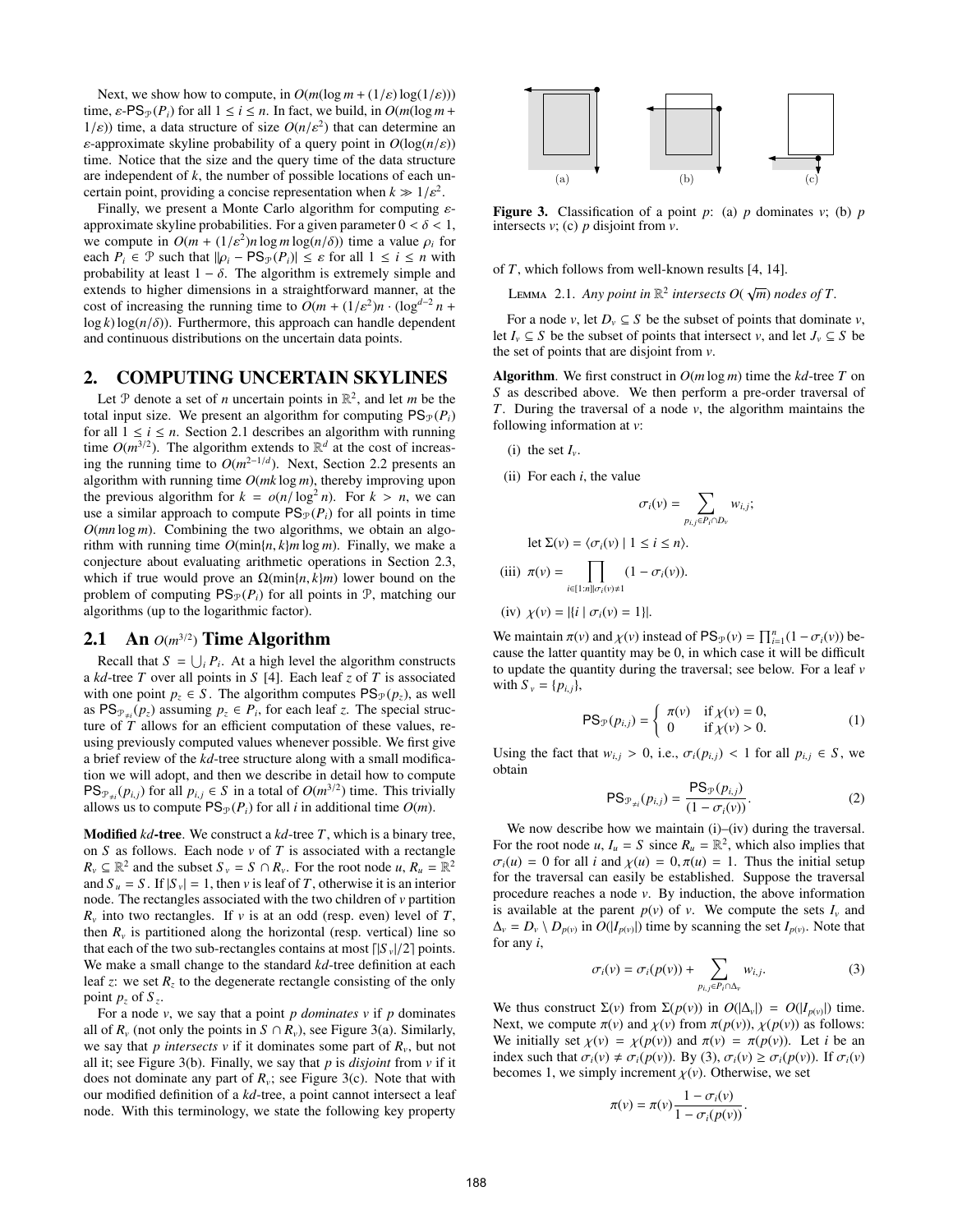We repeat this step for all *i*'s for which  $\sigma_i(v) \neq \sigma_i(p(v))$ .<sup>2</sup> The time spent in updating this information is  $O(|I_{p(v)}|)$ . Hence, the node *v* can be processed in  $O(|I_{p(v)}|)$  time. If *v* is leaf containing a point  $p_{i,j}$ , then we report  $PS_{\mathcal{P}}(p)$  and  $PS_{\mathcal{P}_{\neq i}}(p)$  using (1) and (2), other-<br>vice we requestedly visit the two objection of u. When the electric wise we recursively visit the two children of *v*. When the algorithm finishes traversing the subtree rooted at *v* (i.e., just before returning to  $p(v)$ ), we undo the changes we made at *v* to restore  $I_{p(v)}$ ,  $\Sigma(p(v))$ ,  $\chi(p(v))$ , and  $\pi(p(v))$ . This step also takes  $O(|I_{p(v)}|)$  time. Summing over all nodes of T and using I emma 2.1, the total time spent by over all nodes of *T* and using Lemma 2.1, the total time spent by the algorithm is  $\sum_{v \in T} O(|I_v|) = O(m^{3/2})$ . Hence, we obtain the following.

THEOREM 2.1. Let  $\mathcal{P} = \{P_1, \ldots, P_n\}$  be a set of n uncertain points  $\mathbb{R}^2$ , and let m be the total input size. Then  $\mathsf{PS}_{\mathcal{P}}(P_i)$  for all i can *be computed in O*(*m* 3/2 ) *time.*

The algorithm presented above easily extends to  $\mathbb{R}^d$  for  $d > 2$ <br>constructing a modified *kd*-tree on points in  $\mathbb{R}^d$  A point now by constructing a modified  $kd$ -tree on points in  $\mathbb{R}^d$ . A point now intersects  $O(m^{1-1/d})$  nodes of the tree [4, 14]. Following the same analysis as above, we now obtain the following.

THEOREM 2.2. Let  $\mathcal{P} = \{P_1, \ldots, P_n\}$  *be a set of n uncertain points*  $i$ n  $\mathbb{R}^d$ *, and let m be the total input size. Then*  $PS_{\mathcal{P}}(P_i)$ *, for all i, can be computed in O*( $m$ <sup>2−1/*d*</sup>) *time.* 

COROLLARY 2.1. Let  $\mathcal{P} = \{P_1, \ldots, P_n\}$  be a set of n uncertain *points in*  $\mathbb{R}^d$ *, and let m be the total input size. For any*  $0 \le \rho \le 1$ *, the o-skyline of*  $P$  *can be computed in*  $O(m^{2-1/d})$  *time the*  $\rho$ -skyline of  $P$  *can be computed in*  $O(m^{2-1/d})$  *time.* 

## 2.2 A Refined Algorithm

We now describe an *O*(*mk* log *m*) time algorithm for computing  $PS_{\mathcal{P}}(P_i)$  for all points  $P_i \in \mathcal{P}$ . Roughly speaking, we reduce the problem to the so-called rectangle-stabbing problem, which in turn reduces to range searching under the group model. We first discuss the rectangle-stabbing problem and then describe how the problem of computing  $PS_{\mathcal{P}}(P_i)$  is reduced to it.

Rectangle-stabbing problem. Let  $(\mathbb{X}, \oplus)$  be a commutative group, let  $\mathcal{R} = \{R_1, \ldots, R_s\}$  be a set of rectangles in  $\mathbb{R}^2$ , and let  $\omega : \mathcal{R} \to \mathbb{X}$ <br>be a weight function. The *rectangle-stabbing* problem asks for prebe a weight function. The *rectangle-stabbing* problem asks for preprocessing R into a data structure so that for a query point  $q \in \mathbb{R}^2$ ,  $\Omega(q, \mathcal{R}) = \bigoplus_{q \in \mathbb{R} \in \mathbb{R}} \omega(R)$ , the (group) sum of the weights of rectan-<br>glas of  $\mathcal{R}$  containing a can be computed quickly. There is a simple gles of R containing *q*, can be computed quickly. There is a simple reduction from rectangle stabbing to orthogonal range searching in the group model: replace each rectangle *R* with its four vertices. The weights of the lower left and upper right vertices of *R* is set to  $ω(R)$ , and the weights of the other two vertices is set to  $-ω(R)$  (i.e., the inverse of  $\omega(R)$ ). Let  $\mathbb{R}^*$  denote the resulting set of 4*s* points in  $\mathbb{R}^2$ , and let ω :  $\mathbb{R}^*$  → X be their weights. For a point *q* ∈  $\mathbb{R}^2$ , let **ω** be the quadrant with *q* as its upper-right vertex i.e., the set of  $\Theta_q$  be the quadrant with *q* as its upper-right vertex, i.e., the set of points dominated by *q*. Then for any point  $q \in \mathbb{R}^2$ ,

$$
\Omega(q,\mathcal{R})=\bigoplus_{\xi\in\mathcal{R}^*\cap\Theta_q}\omega(\xi).
$$

See Figure 4.

Using a data structure by Willard [30],  $\mathcal{R}^*$  can be preprocessed in  $O(s \log s)$  time into a data structure of size  $O(s \log s)$  so that a range query can be answered in *O*(log *s*) time. Hence, a rectanglestabbing query under the group model can also be answered within the same time bound.

**Reduction to rectangle stabbing.** We construct  $O(k^2)$  rectangles for each uncertain point  $P_i$  using the following procedure. For each



Figure 4. Reduction of rectangle stabbing to range searching: (a) an instance of rectangle stabbing; number inside each rectangle is its weight. (b) The corresponding instance of range searching; that shaded region is Θ*q*.

point  $p_{i,j} \in P_i$ , we shoot two rays from  $p_{i,j}$ ; one in (−*y*)-direction<br>and another in (−*y*) direction, we draw a supplement  $\Omega$ , from a and another in  $(-x)$ -direction; we draw a quadrant  $\Theta_{i,j}$  from  $p_{i,j}$ .<br>See Figure 5(b), Let  $\overline{P}$ , be planed decomposition (organization 11). See Figure 5(b). Let Ξ*<sup>i</sup>* be planar decomposition (arrangement [1]) induced by these rays (quadrants). Then we construct a trapezoidal decomposition  $\Xi_i^{\nabla}$  of  $\Xi_i$  by shooting a ray upward from each point  $p_{i,j}$  until it intersects an edge of  $\Xi_i$ ; see Figure 5(c).



**Figure 5.** (a) A point set  $P_i$ . (b) The arrangement  $\Xi_i$  formed by shooting two rays from each point in  $P_i$ . (c) The trapezoidal decomposition  $\Xi_i^{\nabla}$  of  $\Xi_i$ . Shaded region is  $C_i$ .

Each cell of  $\Xi_i^{\nabla}$  is a rectangle, and there are  $O(k^2)$  rectangles. For technical reasons we regard each rectangle *R* semi-open – its top and right edges belong to the rectangle but its left and bottom edges do not belong to *R*. This ensures that each point in  $\mathbb{R}^2$  belongs to exactly one rectangle, and that  $\sigma_i(q)$  is the same for all points in *R* except possible for its top right vertex if it is one of the points of  $P_i$ . Let  $\sigma_i(R)$  denote this value, and we set  $\omega(R) = 1 - \sigma_i(R)$ .<br>Let  $C_i - \bigcap_{k=1}^{k} Q_i$  denote the quadrant among these rectangles that Let  $C_i = \bigcap_{i=1}^k \Theta_{i,j}$  denote the quadrant among these rectangles that contains the point  $\bigcap_{i=1}^k \Theta_{i,j}$  and let  $\mathcal{P}_k$  be the remaining set of contains the point  $(-\infty, -\infty)$ , and let  $\mathcal{R}_i$  be the remaining set of rectangles. Then  $\omega(C_i) = 0$  (for any  $q \in C_i$  and  $p_{i,j} \in P_i$ ,  $q \lt p_{i,j}$ )<br>and  $\omega(R) > 0$  for all  $R \in \mathbb{R}$ . (there is a point  $p_i$ , such that  $q \neq p_i$ .) and  $\omega(R) > 0$  for all  $R \in \mathcal{R}_i$  (there is a point  $p_{i,j}$  such that  $q \nless p_{i,j}$ for all  $q \in R$ ).

LEMMA 2.2. *Given a set P<sub>i</sub> of k weighted points, we can compute*  $\mathcal{R}_i$  *and*  $C_i$  *as well as their weights in time*  $O(k^2)$ *.* 

**PROOF.** Each ray intersects at most  $k$  other rays, thus there are at most  $k<sup>2</sup>$  intersections, and as many distinct rectangles. After sorting all points by *x*-coordinates (in  $O(k \log k)$  time), we can construct the rectangles using a line sweep from large *x*-coordinates (right) to small *x*-coordinates (left). Given a sweep value *h*, we maintain all points with *x*-coordinate greater than *h* in sorted order according to their *y*-coordinates. It takes  $O(\log k)$  time to identify the location of a new point  $p_{i,j}$ , and  $O(k)$  time to create the rectangle above  $p_{i,j}$ and the  $O(k)$  rectangles below  $p_{i,j}$ . As we construct each rectangle  $P$ , we also compute  $\pi(P)$ . The right meet rectangle has  $\pi(P) = 0$ . *R*, we also compute  $\sigma_i(R)$ . The right most rectangle has  $\sigma_i(R) = 0$ . Then as we build  $O(k)$  new rectangles by adding a point  $p_{i,j}, \sigma_i(R)$  for the rectangle R above  $p_i$ , is the same as that of the rectangle for the rectangle *R* above  $p_{i,j}$  is the same as that of the rectangle<br>inst to the right of  $r_{\text{max}}$  as restangle *R* helow  $r_{\text{max}}$  let  $P_t^+$  be just to the right of  $p_{i,j}$ . For a rectangle *R* below  $p_{i,j}$ , let  $R^+$  be<br>the geotenrals immediately to its gight. Then  $\pi(P) = \pi(P^+) + \pi$ the rectangle immediately to its right. Then  $\sigma_i(R) = \sigma_i(R^+) + w_{i,j}$ .<br>Thus all rectangles and their weights can be computed in  $O(k \log k + \epsilon)$ . Thus all rectangles and their weights can be computed in *O*(*k* log *k*+  $k(\log k + k) = O(k^2)$  time.

<sup>&</sup>lt;sup>2</sup>The above step is the reason why we maintain  $\pi(v)$ ,  $\chi(v)$  instead of  $PS_{\mathcal{P}}(v)$ .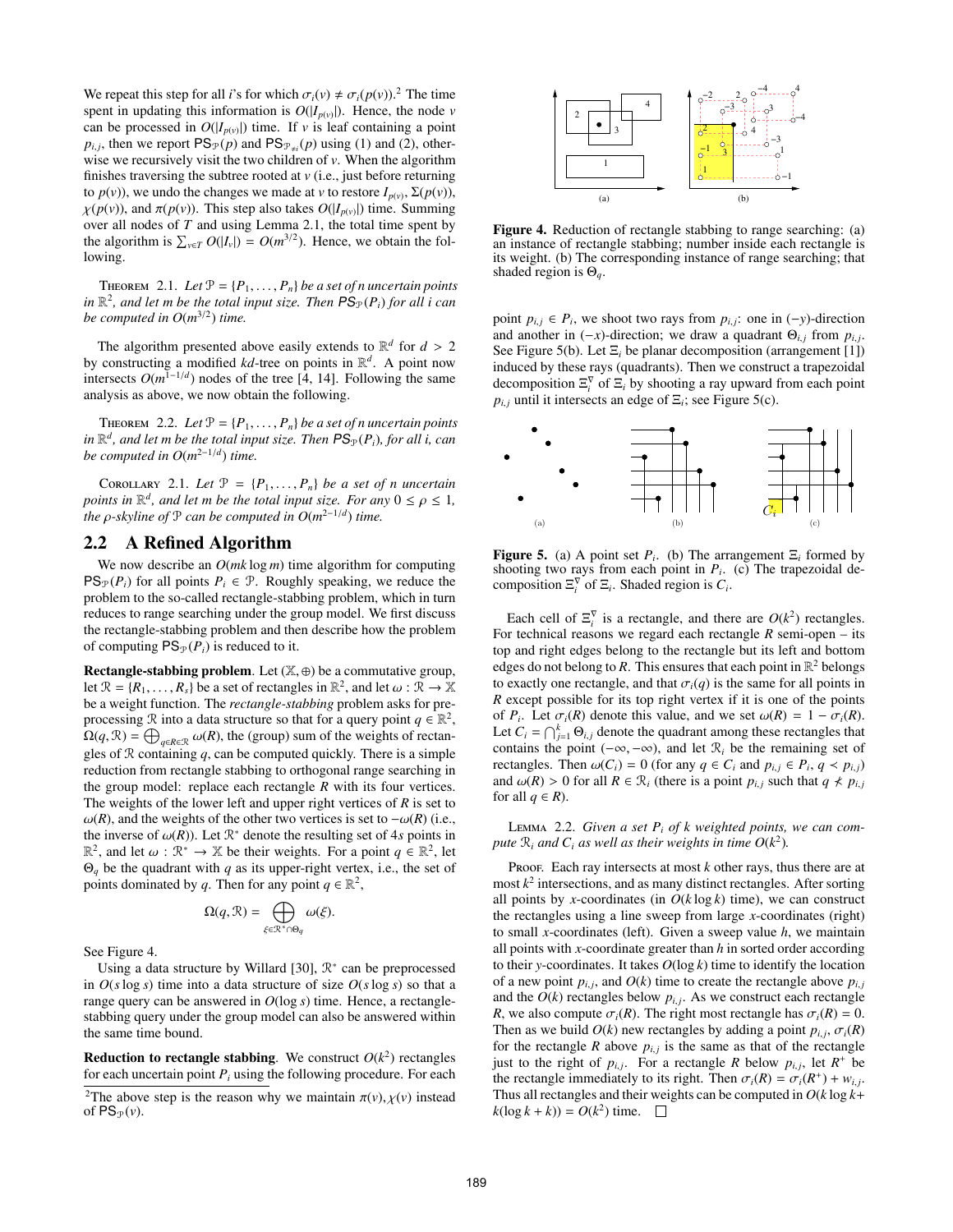Set  $\mathcal{R} = \bigcup_{i=1}^n \mathcal{R}_i$  and  $\mathcal{C} = \{C_i \mid 1 \le i \le n\}$ . We choose the group ( $\mathbb{R}^+$ , ·), i.e., positive real numbers with multiplication and 1 as the zero-element of the group. Let  $\tilde{e}$  be the union of quadrants as the zero-element of the group. Let  $\tilde{C}$  be the union of quadrants in C, i.e., any point lying in  $\tilde{C}$  lies in at least one quadrant of C.  $\tilde{C}$ is a staircase polygon with  $O(n)$  vertices and can be computed in  $O(n \log n)$  time. We preprocess R into a data structure for answering rectangle-stabbing queries as described above and preprocess  $\tilde{C}$  for point-location queries. For any point  $q \in \mathbb{R}^2$ , if  $q \in \tilde{C}$ , then  $PS_{\mathcal{P}}(q) = 0$ , as  $\sigma_i(q) = 1$  for at least one *i*. Otherwise,

$$
\Omega(q, \mathcal{R}) = \prod_{i=1}^{n} \prod_{q \in R \in \mathcal{R}_i} \omega(R)
$$
  
= 
$$
\prod_{i=1}^{n} (1 - \sigma_i(p)) = \text{PS}_{\mathcal{P}}(q).
$$

Hence, we obtain the following:

LEMMA 2.3. Let  $\mathcal{P} = \{P_1, \ldots, P_n\}$  be a set of n uncertain points *in* R 2 *, and let m be the total input size.* P *can be preprocessed in O*(*mk* log *m*) *time into a data structure of size O*(*mk* log *m*) *so that for a query point*  $q \in \mathbb{R}^2$ *,*  $PS_p(q)$  *can be computed in*  $O(\log m)$ *time.*

To compute  $PS_{\mathcal{P}}(P_i)$  for all *i*, we first compute  $PS_{\mathcal{P} \neq i}(p_{i,j})$  for all points  $p_{i,j} \in S$ . Notice that each  $p_{i,j}$  is a vertex of a rectangle<br>in  $\overline{S}^{\nabla}$  as via have already commuted  $\pi$  (n) for each  $\pi \in S$ . As in  $\Xi_i^{\nabla}$ , so we have already computed  $\sigma_i(p_{i,j})$  for each  $p_{i,j} \in S$ . As mentioned earlier  $\sigma_i(p_i) \leq 1$  therefore mentioned earlier,  $\sigma_i(p_{i,j})$  < 1, therefore

$$
\mathsf{PS}_{\mathcal{P}\neq i}(p_{i,j}) = \frac{\mathsf{PS}_{\mathcal{P}}(p_{i,j})}{(1 - \sigma_i(p_{i,j}))}
$$

We now obtain the main result of this subsection.

THEOREM 2.3. Let  $\mathcal{P} = \{P_1, \ldots, P_n\}$  *be a set of n uncertain points*  $\mathbb{R}^2$ , and let m be the total input size.  $PS_{\mathcal{P}}(P_i)$  for all  $P_i$  can be *computed in time O*(*mk* log *m*)*.*

Remark. (i) The above algorithm does not seem to generalize well to higher dimensions. The main issue is that the complexity of  $\Xi_i$  increases to  $k^d$  in  $\mathbb{R}^d$ . Extending this technique thus only gives an algorithm with running time  $\tilde{O}(nk^d)$  in  $\mathbb{R}^d$ .

A similar approach, whose details are omitted from here, can be used to compute skyline probabilities of all points of *P* in time  $O(mn \log m)$ . By combining this with the above theorem, we conclude the following:

**THEOREM** 2.4. Let  $\mathcal{P} = \{P_1, \ldots, P_n\}$  be a set of n uncertain points  $\mathbb{R}^2$ , and let m be the total input size.  $PS_{\mathcal{P}}(P_i)$  for all  $P_i$  can be *computed in time*  $O(\min\{k, n\}m \log m)$ *.* 

#### 2.3 Optimality

In this section we discuss the optimality of our algorithms for computing the skyline probabilities of all points in  $\mathbb{R}^2$ . While we do not have a formal proof of optimality, we provide evidence that our algorithms might be optimal. We first make a conjecture about the hardness of evaluating certain arithmetic formulas, and then construct a specific set  $\mathcal{P}^*$  of *n* uncertain points in  $\mathbb{R}^2$  with *k* possible locations each. Under our conjecture, any algorithm that computes skyline probabilities of all points using a sequence of simple arithmetic operations (addition, subtraction, multiplication, division) on the weights of the input points and a set of predefined constants, where the sequence depends only on the positions of the points and not their weights, needs  $\Omega(\min\{nk^2, n^2k\})$  time in the worst case,<br>which is  $\Omega(m^{3/2})$  in the worst case. We call such an algorithm a which is  $\Omega(m^{3/2})$  in the worst case. We call such an algorithm a

*truthful arithmetic algorithm*. All the known algorithms for computing skyline probabilities presented are truthful arithmetic algorithms. Apart from providing evidence of the hardness of computing all skyline probabilities, one can use the results in this section in two ways: (1) prove our conjecture and obtain an unconditional lower bound, or (2) use our specific input point set and conjecture to guide the search for faster algorithms.

Let  $X_1, \ldots, X_m$  be variables taking positive real values. We say that a formula  $C = 1 - X_{i_1} - X_{i_2} - \cdots - X_{i_j}$  is an *arithmetic clause* if all variables  $X_{i_j}$  take values in the range  $(0, 1]$  and that  $X_{i_1} + X_{i_2} + \cdots + X_{i_n} \le 1$ . Furthermore, we say that a formula  $F = C_{i,j}, C_{i,j} \ldots, C_{i_n}$  $\cdots + X_i \leq 1$ . Furthermore, we say that a formula  $F = C_1 \cdot C_2 \cdots \cdot C_k$ is in *arithmetic normal form* if each  $C_{\ell}$  is an arithmetic clause. We make the following conjecture:

CONJECTURE 2.1. Let  $X_1, \ldots, X_m$  be variables taking positive real *values, and let*  $\mathcal{F}$  *be a set of formulas over*  $X_1, \ldots, X_m$  *such that each formula is in arithmetic normal form. Let* µ *denote the total number of unique arithmetic clauses appearing in the formulas in* F*. Any truthful arithmetic algorithm for evaluating all formulas in*  $\mathcal F$  *needs to perform*  $\Omega(\mu)$  *operations.* 

Intuitively this conjecture says that a truthful algorithm spend at least one arithmetic operation to evaluate each unique clause in order to evaluate all formulas of F.

We are now ready to describe the specific input set  $\mathcal{P}^*$ . We regard the weight of each point  $p_{i,j}$  as a variable taking positive real values, and show that any truthful arithmetic algorithm for computing all skyline probabilities on  $\mathcal{P}^*$  is also an algorithm for evaluating all formulas in a set  $\mathfrak{F}^*$  of formulas in arithmetic normal form, where the number of unique arithmetic clauses in  $\mathcal{F}^*$  is  $\Omega(mk)$ .

In the following we assume  $n \geq k$ , and afterwards briefly argue what happens in the opposite case. Our uncertain point set  $\mathcal{P}^*$  consists of  $n/k$  smaller uncertain point sets  $M_1, \ldots, M_{n/k}$  placed on a diagonal (if  $k > n$ , then just one point set). We first describe the smaller uncertain point sets  $M_i$ , and then show how these are translated onto a diagonal. Each uncertain point set *M<sup>i</sup>* is a translation of the same uncertain point set *M*. *M* contains *k* uncertain points  $P_1, \ldots, P_k$ , each with *k* possible locations. The possible locations of uncertain point  $P_1$  are of uncertain point *P<sup>j</sup>* are

$$
\{(-j,-1), (-j+1,-2), \dots, (-1,-j)\}\cup
$$
  

$$
\{(0,k-j-1), (1,k-j-2), \dots, (k-j-1,0)\}.
$$

That is, the possible locations of each uncertain point constitutes two diagonals, see Figure 6(a). Now each small point set *M<sup>i</sup>* in P ∗ is obtained by taking a copy of *M* and translating each point therein by  $(ik, -ik)$ . This places each  $M_i$  on a common diagonal, see Figure 6(b).



**Figure 6.** (a) The point set *M* with  $k = 5$ , where possible locations of uncertain point  $P_2$  are drawn in gray. (b) The point set  $\mathcal{P}^*$  with  $n = 15$ .

Now consider point set *M*, and let  $p \in M$  be a point on the *j*th diagonal in the positive quadrant, counting from longest to shortest diagonal (outer most to inner most). The expression  $PS_M(p)$  contains precisely *j* arithmetic clauses (one for each diagonal  $1, \ldots, j$ ),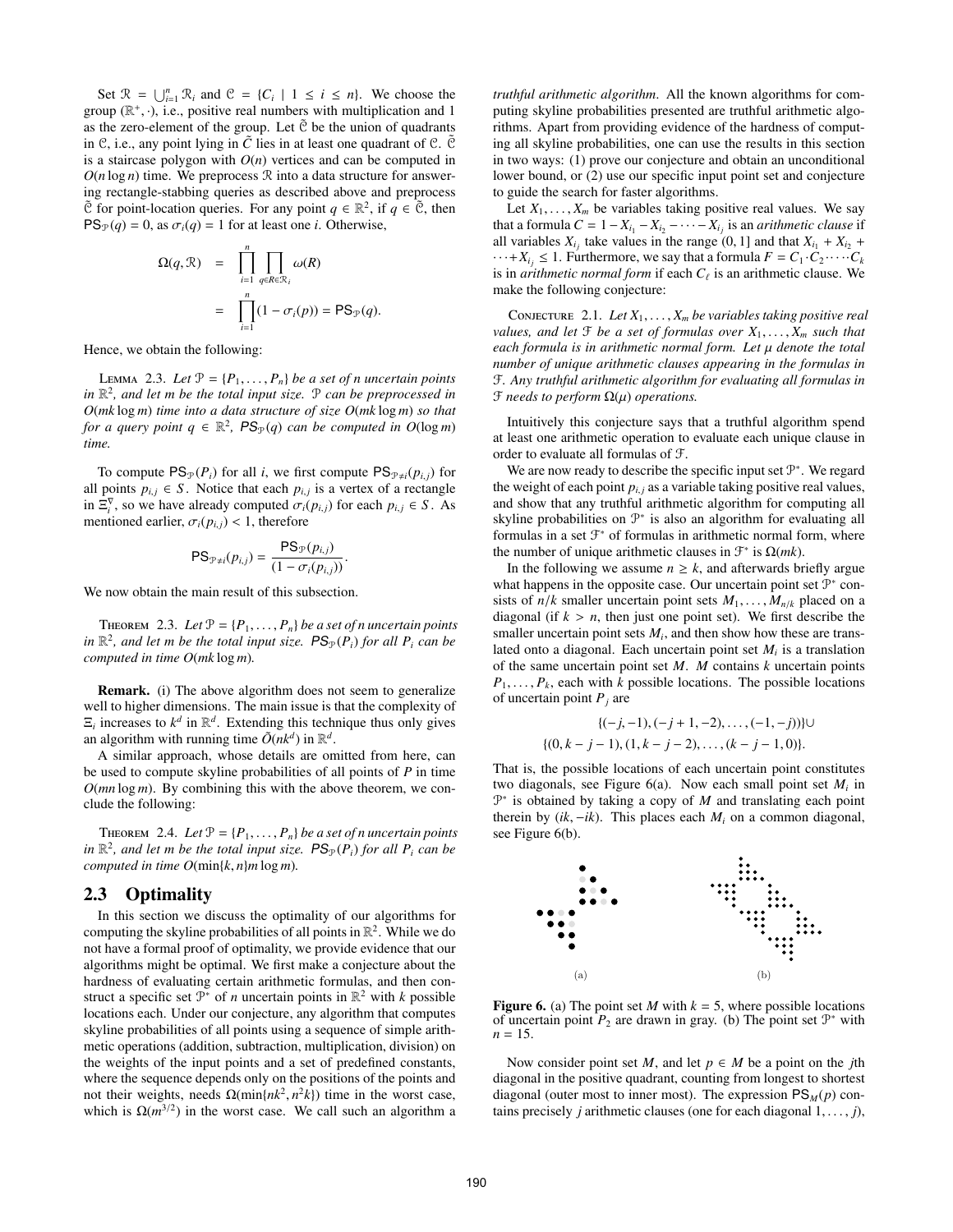and none of these clauses appear in  $PS_M(q)$  for any other point *q* ∈ *M* lying in the positive quadrant. Since  $PS_M(p)$  does not change by translating  $M$  into  $M_i$ , and since other point sets  $M_j$ where  $i \neq j$  can only add new clauses to  $PS_M(p)$  and not alter previous clauses, we get that there are at least

$$
n/k \cdot \sum_{j=1}^{k} (j \cdot (k-j)) = \Omega(nk^2)
$$

unique arithmetic clauses in the set of formulas  $\bigcup_{p \in \mathcal{P}^*} \mathsf{PS}_{\mathcal{P}^*}(p)$ .

If  $n < k$ , we construct only one point set  $M_1$ . It is still constructed by taking a copy of *M*, but only using the points corresponding to uncertain points  $P_1, \ldots, P_n$ . In this setting, the number of unique arithmetic clauses become  $\sum_{j=1}^{n} (j \cdot (k - j)) = \Omega(n^2 k)$ . We thus conclude

THEOREM 2.5. If Conjecture 2.1 is true, then any truthful arith*metic algorithm must spend* Ω(min{*nk*<sup>2</sup>, *n*<sup>2</sup>*k*}) *time in the worst case*<br>*to compute all uncertain skyline probabilities for*  $P^*$ . This is maxi*to compute all uncertain skyline probabilities for* P ∗ *. This is maximized for*  $n = k$ , yielding  $\Omega(m^{3/2})$ .

## 3. APPROXIMATE UNCERTAIN SKYLINES

Let  $P$  be a set of uncertain points in  $\mathbb{R}^2$  as above. In this section, we present a deterministic algorithm (Sections 3.1 and 3.2) and a Monte Carlo algorithm (Section 3.3) for computing  $\varepsilon$ -PS<sub>P</sub>(*P<sub>i</sub>*) for all  $P_i \in \mathcal{P}$ . The deterministic algorithm uses the notion of  $\rho$ -chains, which is, roughly speaking, a level-set at height  $\rho$  of the function PS<sub>P</sub>. Using  $\varepsilon$ -approximations of  $\rho$ -chains, we show that P can be preprocessed in time  $O(m \log m + m/\varepsilon)$  into a data structure of size  $O(n/\varepsilon^2)$  so that for any point  $q \in \mathbb{R}^2$ ,  $\varepsilon$ -PS<sub>P</sub>(*q*) can be computed<br>in  $O(\log(n/\varepsilon))$  time: see Section 3.1. Building on this data strucin  $O(\log(n/\varepsilon))$  time; see Section 3.1. Building on this data structure, we show that  $\varepsilon$ -PS<sub>P</sub>(*P<sub>i</sub>*), for all  $1 \le i \le n$ , can be computed in a total of  $O(m(\log m + (1/\varepsilon) \log(1/\varepsilon)))$  time. The Monte Carlo algorithm, described in Section 3.3, basically computes skylines on fixed instantiations of  $\mathcal{P}O((1/\varepsilon^2) \log(n/\delta))$  times, and counts how many times each *P*.'s instantiation appears on the skyline many times each  $P_i$ 's instantiation appears on the skyline.

#### 3.1  $\rho$ -Chain and Its Approximation

*ρ*-chain. For a paramater 0 < *ρ* ≤ 1, let  $\mathbb{X}_{>ρ} = \{x \in \mathbb{R}^2 \mid \text{PS}_{\mathcal{P}}(x) >$ <br>  $\Omega$ . The *o-chain* of  $\mathcal{P}$  denoted by  $\Gamma$  is the (lower) boundary of ρ}. The *ρ-chain* of *P*, denoted by  $\Gamma$ <sub>*ρ*</sub>, is the (lower) boundary of  $\mathbb{X}_{\geq\rho}$ , i.e.,  $\Gamma_{\rho}$  separates points *x* with  $PS_{\mathcal{P}}(x) > \rho$  from those with  $PS_{\mathcal{P}}(x) < \rho$ . If we vary a point  $\epsilon$  the value of  $PS_{\mathcal{P}}(\epsilon)$  changes  $PS_{\mathcal{P}}(x) \leq \rho$ . If we vary a point  $\xi$ , the value of  $PS_{\mathcal{P}}(\xi)$  changes only when its *x*- or *y*-coordinate becomes that of a point in *S* , and the value does not decrease if  $\xi$  moves in  $(+x)$ - or  $(+y)$ -direction. Therefore  $\Gamma$ <sub>ρ</sub> is a staircase polygonal chain; see Figure 8. For 0 <  $\rho_1 < \rho_2 \le 1$ ,  $\Gamma_{\rho_1}$  and  $\Gamma_{\rho_2}$  may overlap (see Figure 7), but  $\Gamma_{\rho_1}$  never appears above  $\Gamma_{\rho_2}$ , i.e., no ray in (+*y*)-direction crosses  $\Gamma_{\rho_2}$  before crossing  $\Gamma_{\rho_1}$ .

Approximate  $\rho$ -chain. Let  $0 < \varepsilon < 1$  be a parameter. A staircase polygonal chain Γ is called an *ε-approximate ρ-chain* if  $PS_P(q)$  <  $\rho + \varepsilon$  for all points *q* lying below Γ and  $PS_{\mathcal{P}}(q) > \rho - \varepsilon$  for all points *q* lying above Γ. Note that Γ lies below  $\Gamma_{\rho+\varepsilon}$ . However, Γ may appear above  $\Gamma_{\rho-\varepsilon}$  if there are points with skyline probability  $\rho - \varepsilon$  (see Figure 7) but it always lies above  $\Gamma_{\rho - \varepsilon - \delta}$  for any  $\delta > 0$ . A natural question is whether there is always an  $\varepsilon$ -approximate  $\rho$ chain of small size. We prove this in affirmative by describing an algorithm that constructs an  $\varepsilon$ -approximate  $\rho$ -chain of size  $O(n/\varepsilon)$ .

Computing approximate  $\rho$ -chain. Let  $0 < \rho, \varepsilon < 1$  be two parameters. We construct an  $\varepsilon$ -approximate  $\rho$ -chain  $\Gamma$  of  $\mathcal P$  by performing two sweeps simultaneously: (i) *x-sweep*, a vertical line sweeps the plane from left to right, and (ii) *y-sweep*, a horizontal line sweeps



**Figure 7.** Example of  $\rho$ -chains for  $\rho = 0.25, 0.5, 0.75$  (top), and  $\varepsilon$ -approximate  $\rho$ -chains for  $\varepsilon = 0.25$  (bottom) on uncertain and *ε*-approximate  $\rho$ -chains for  $\varepsilon = 0.25$  (bottom) on uncertain data. Each of  $n = 8$  uncertain data points (denoted by different data. Each of  $n = 8$  uncertain data points (denoted by different shapes) has  $k = 4$  possible instantiations. The 0.5-chain and 0.25approximate 0.5-chain have been made bold for easier comparison.

the plane from top to bottom. We alternate between the two sweeps: intuitively, the *x*-sweep discovers the horizontal edges of Γ, and the *y*-sweep discovers the vertical edges of Γ. The algorithm traces a point  $\xi$  on  $\Gamma$  during the two sweeps and maintains the following invariant:

(★)  $PS_{\mathcal{P}}(q) > \rho - \varepsilon$  for every point  $q > \xi$  and  $PS_{\mathcal{P}}(q) < \rho + \varepsilon$  for every point  $q \lt \xi$ .

Note that we do not make any claim for  $PS_{\mathcal{P}}(\xi)$ . In order to maintain this invariant, we define a point  $\xi^{\searrow}$  and monitor  $PS_{\mathcal{P}}(\xi^{\searrow})$  during the sweeps: see I emma 3.1 ing the sweeps; see Lemma 3.1.

Initially we set  $x(\xi) = -\infty$  and compute the initial *y*-coordinate of  $\xi$  (at  $x = -\infty$ ) as follows. Let  $\ell$  be a vertical line to the left of the leftmost point of *S*. Let  $q_1, \ldots, q_m$  be the points on  $\ell$  with the *y*-coordinates of points in *S* in increasing order; set  $q_0$  be the point on  $\ell$  at  $-\infty$  and  $q_{m+1}$  the point on  $\ell$  at  $+\infty$ . Then the following properties follow immediately from the definition of  $PS_{\mathcal{P}}$ :

- (i)  $PS_{\mathcal{P}}(q)$  remains the same for all points *q* in the (open) interval  $(q_i, q_{i+1})$  for  $0 \le i \le m$ .
- (ii)  $PS_{\mathcal{P}}(q) = 0$  for  $q \in (q_0, q_1)$  and  $PS_{\mathcal{P}}(q) = 1$  for  $q \in (q_m, q_{m+1})$ .
- (iii) If  $q \in (q_i, q_{i+1})$  and  $q' \in (q_{i+1}, q_{i+2})$ , then  $PS_{\mathcal{P}}(q) \leq PS_{\mathcal{P}}(q')$ .

If we know the values  $\sigma_j(q)$  for all *j*,  $|\{j \mid \sigma_j(q) = 1\}|$ ,  $\prod_{\sigma_j(q)\neq 1} (1 - \sigma_j(q))$  and  $PS_{\sigma}(q)$  for any point in the interval  $(a_1, a_2)$  then these  $\sigma_j(q)$ ), and PS<sub>P</sub>(*q*) for any point in the interval (*q<sub>i</sub>*−1, *q<sub>i</sub>*), then these<br>values for the noints in the interval (*q<sub>i</sub>*−1, *q*), can be undated in  $O(1)$ values for the points in the interval  $(q_i, q_{i+1})$  can be updated in  $O(1)$ <br>time. Therefore we can compute the values of PS<sub>o</sub> in all intertime. Therefore we can compute the values of  $PS_{\mathcal{P}}$  in all intervals  $(q_i, q_{i+1})$  in  $O(m)$  time. Let  $q_i$  be the unique point such that  $PS_{\alpha}(q) > 0$  for  $q \in (q_i, q_{i+1})$  We  $PS_{\mathcal{P}}(q) > \rho$  for  $q \in (q_i, q_{i+1})$  and  $PS_{\mathcal{P}}(q) \leq \rho$  for  $q \in (q_{i-1}, q_i)$ . We set the initial v-coordinate of  $\epsilon$  to  $y(q_i)$ set the initial *y*-coordinate of  $\xi$  to  $y(q_i)$ .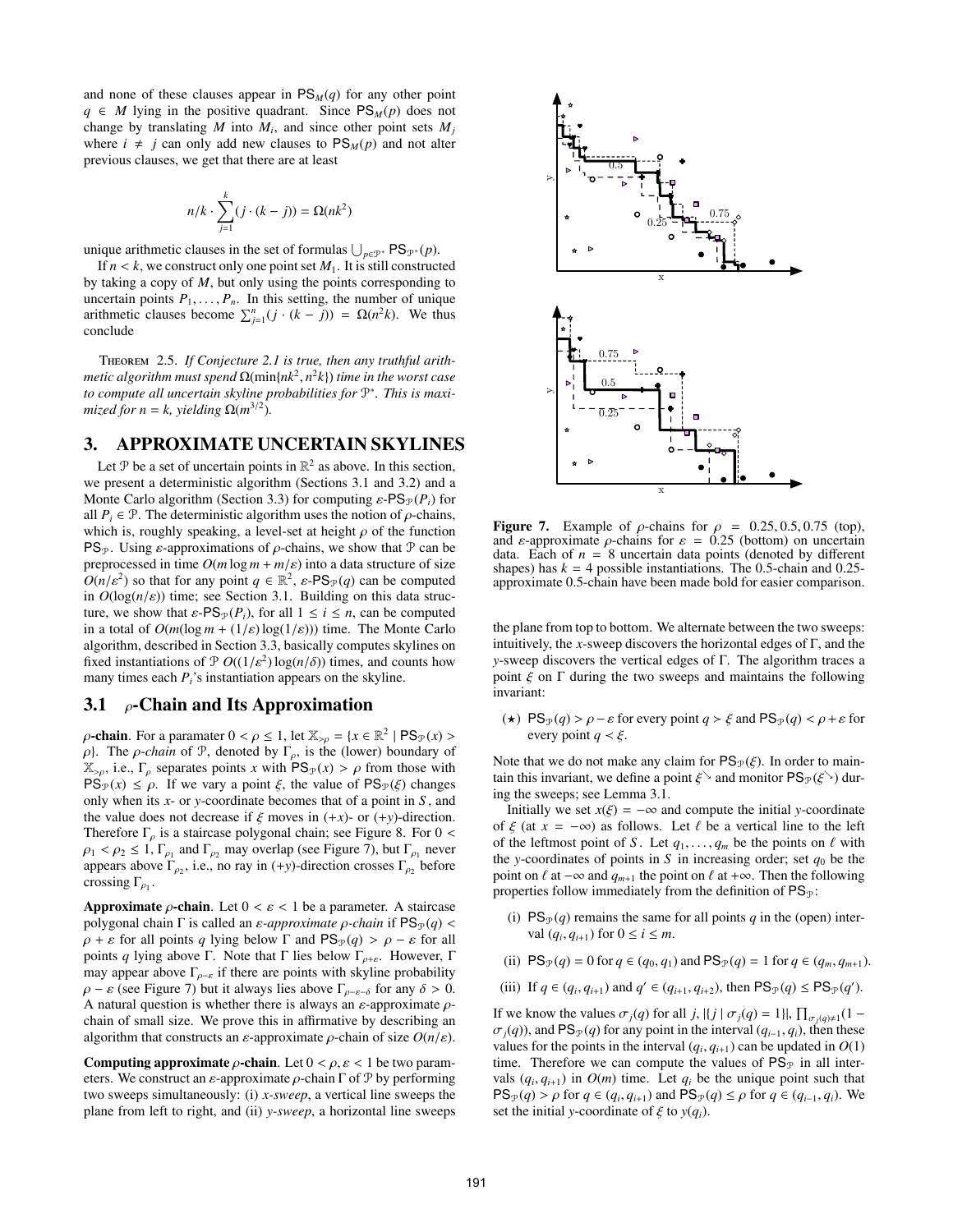The algorithm maintains the following two auxiliary pieces of information during the sweeps:

- I. For a point  $q \in \mathbb{R}^2$ , let  $S^>(q) = \{p \in S \mid p > q\}$ . The algorithm maintains  $S^>(\xi^{\searrow})$ .
- II. The algorithm maintains

$$
\Sigma(\xi^{\searrow}) = \langle \sigma_1(\xi^{\searrow}), \dots, \sigma_n(\xi^{\searrow}) \rangle, \n\chi(\xi^{\searrow}) = |\{i \in [1:n] \mid \sigma_i(\xi^{\searrow}) = 1\}|, \n\pi(\xi^{\searrow}) = \prod_{i \in [1:n] \mid \sigma_i(\xi^{\searrow}) \neq 1} (1 - \sigma_i(\xi^{\searrow})).
$$

Each of the two sweeps pauses whenever the corresponding sweep line crosses a point of *S* , called an *event point*, and updates the coordinates of  $\xi$  as well as the above auxiliary information about  $\frac{1}{2}$  current sweep or switches to the other sweep. The point  $\xi$ <br>traces a horizontal (resp. vertical) line with its v-coordinate (resp.  $\xi^{\setminus}$ . After processing an event, the algorithm either continues with traces a horizontal (resp. vertical) line with its *y*-coordinate (resp. *x*-coordinate) aligned with that of a point in *S* during the *x*-sweep (resp. *y*-sweep).



Figure 8. Small disks represent points in *S* . Thick solid line represents the path of  $\xi$ .  $\xi_1$  and  $\xi_2$  represent the positions of  $\xi$  at which *x*- and *y*-sweep pauses, respectively. The points in the gray area dominate both  $\xi_2$  and  $\xi_2^{\searrow}$ , but not  $\xi_1$  or  $\xi_1^{\searrow}$ .

The algorithms begins with the *x*-sweep starting at  $x = -\infty$ . Suppose the sweep line reaches a point  $p_{i,j} \in S$ . By our assumption, a sweep line never crosses two points of *S* at the same time. If  $p_{i,j} \notin \overline{S}^>(\xi^{\&})$ , no processing is required at  $p_{i,j}$ , and the *x*-sweep continues If  $p_{\xi} \in \overline{S}^>(\xi^{\&})$  the algorithm recomputes  $\sigma(\xi^{\&})$  and continues. If  $p_{i,j} \in S^>(\xi^{\searrow})$ , the algorithm recomputes  $\sigma_i(\xi^{\searrow})$  and  $PS_n(\xi^{\searrow})$ . By definition  $S^*(\xi^{\searrow}) = S^*(\xi^{\searrow}) \setminus \{n_{i,j}\}$  so we delete  $n_{i,j}$ .  $PS_{\mathcal{P}}(\xi^{\>}).$  By definition,  $S^{\>}(\xi^{\>})=S^{\>}(\xi^{\>})\setminus\{p_{i,j}\}\text{, so we delete } p_{i,j}$ <br>from  $S^{\>}(\xi^{\>}).$  and undate  $\sigma(\xi^{\>}).$   $\pi(\xi^{\>}).$  and  $\nu(\xi^{\>}).$  in  $O(1)$  time. If from  $S^>(\xi^{\&arrow})$ , and update  $\sigma_i(\xi^{\&arrow})$ ,  $\pi(\xi^{\&arrow})$ , and  $\chi(\xi^{\&arrow})$  in  $O(1)$  time. If  $PS_{\pi}(\xi^{\&arrow})$  remains less than  $\alpha + \varepsilon$  (i.e.,  $PS_{\pi}(\alpha) < \alpha + \varepsilon$  for  $\alpha < \xi$ )  $PS_{\mathcal{P}}(\xi^{\searrow})$  remains less than  $\rho + \varepsilon$  (i.e.,  $PS_{\mathcal{P}}(q) < \rho + \varepsilon$  for  $q < \xi$ ),<br>we continue with the *y*-sween. If it becomes larger than  $\rho + \varepsilon$  we we continue with the *x*-sweep. If it becomes larger than  $\rho + \varepsilon$ , we interrupt the *x*-sweep, add ( $x$ ( $p$ <sup>*i*</sup>, *j*),  $y$ ( $ξ$ )) as a vertex to Γ, and begin the *y*-sweep starting from the *y*-coordinate of  $\xi$ ;  $\xi$  now traces the vertical line  $x = x(p_{i,j})$ . Suppose the *y*-sweep line reaches a point  $p_{k,l}$ . If  $x(p_{k,l}) \le x(\xi)$ , no action is taken since  $p_{k,l}$  cannot be added to  $S^>(\xi)$  and we continue with the *v*-sweep. If  $x(p_{k,l}) > x(\xi)$  we to  $S^>(\xi^>)$  and we continue with the *y*-sweep. If  $x(p_{k,l}) > x(\xi)$ , we add  $p_{k,l}$  to  $S^>(\xi^*)$  and undate  $\sigma_k(\xi^*) = \gamma(\xi^*) \gamma_k(\xi^*)$ . If  $PS_m(\xi^*)$ add  $p_{k,l}$  to  $S^>(\xi^{\&})$  and update  $\sigma_k(\xi^{\&})$ ,  $\pi(\xi^{\&})$ ,  $\chi(\xi^{\&})$ . If  $PS_p(\xi^{\&})$ <br>remains larger than  $\rho = \varepsilon$  (i.e.  $PS_p(a) > \rho - \varepsilon$  for  $a > \xi$ ), we remains larger than  $\rho - \varepsilon$  (i.e.,  $PS_{\mathcal{P}}(q) > \rho - \varepsilon$  for  $q > \xi$ ), we continue with the *y*-sweep; otherwise, we interrupt the *y*-sweep, output  $(x(ξ), y(p<sub>k,l</sub>))$  as a vertex of Γ and resume the *x*-sweep at  $p<sub>i,j</sub>$ ;<br>ξ now starts tracing the horizontal line  $y = y(p<sub>k</sub>)$ . The algorithm  $\xi$  now starts tracing the horizontal line  $y = y(p_{k,l})$ . The algorithm terminates when the *y*-sweep has processed the bottom-most point of *S* .

We spend  $O(m \log m)$  to sort the points of *S* along *x*- and *y*coordinates. After the sorting, the algorithm spends  $O(1)$  time at each event point, and each of *x*- and *y*-sweep visits a point of *S* at most once. Hence, the total time spent by the two sweeps is  $O(m)$ . We first prove the correctness of the algorithm.

LEMMA 3.1. *The algorithm always maintains the invariant*  $(\star)$ *.* 

PROOF. It suffices to check whether the invariant is maintained in a sufficiently small neighborhood of  $\xi$  and whether it holds at all event points since the skyline probability changes only at *x*- or *y*-coordinates of a point in *S*. Let  $\xi^+$  be the point traced by the placerithm as it moves forward from  $\xi$  by an infinitesimal amount algorithm as it moves forward from  $\xi$  by an infinitesimal amount. More precisely, let  $\delta$  be a suffiently small parameter, as defined above. If the algorithm performs the *x*-sweep beyond  $\xi$ , then  $\xi^+ = \xi + (\delta \theta)$ ; otherwise  $\delta^+ = \delta + (\theta - \delta)$  $\xi + (\delta, 0)$ ; otherwise  $\delta^+ = \delta + (0, -\delta)$ .<br>Suppose on the contrary ( $\star$ ) is y

Suppose, on the contrary,  $(\star)$  is violated for the first time at a point  $p \in S$ ; let  $\xi$  be the point on  $\Gamma$  at that event. First consider the case when this event was encountered by the *x*-sweep. Since  $PS_{\mathcal{P}}(\xi)$  is not decreasing during the *x*-sweep, ( $\star$ ) can be violated at *p* only because  $PS_{\mathcal{P}}(q) > \rho + \varepsilon$  for some point  $q < \xi^+$ . If  $\Gamma$ <br>bends at  $\xi$  then  $p \leq \xi^+$  and we can infer that may  $\lim_{\xi \to 0} PS_{\mathcal{P}}(q^+)$ bends at  $\xi$ , then  $p > \xi^+$ , and we can infer that max<sub> $q^+ \epsilon \xi^+$ </sub>  $PS_p(q^+) =$ <br>may be  $PS_p(q^-)q^+$ s where  $\xi^-$  the point  $\xi$  immediately before the max<sub>q</sub>- $\epsilon_{\xi}$ - PS<sub>P</sub>(q<sup>-</sup>) $\rho$  +  $\varepsilon$  where  $\xi$ <sup>-</sup> the point  $\xi$  immediately before the *r*-sweep reached *n* and therefore the invariant is not violated at *n x*-sweep reached *p*, and therefore the invariant is not violated at *p*. So assume that  $\Gamma$  does not bend at  $\xi$ , and the algorithms continues the *x*-sweep beyond *p*. Consider the point

$$
\xi^+ + (0, -\delta) = \xi + (\delta, -\delta) = \xi^{\searrow}.
$$

It can be checked that  $\max_{q \leq \xi^+} PS_{\mathcal{P}}(q) = PS_{\mathcal{P}}(\xi^>)$ . If  $(\star)$  does not hold at  $\xi^+$  then  $PS_{\mathcal{P}}(\xi^>) > 0 + \varepsilon$ . However, the algorithm did not hold at  $\xi^+$ , then  $PS_p(\xi^{\searrow}) > \rho + \varepsilon$ . However, the algorithm did<br>not interrupt the x-sweep at *n* implying that  $PS_p(\xi^{\searrow}) < \rho + \varepsilon$  a not interrupt the *x*-sweep at *p*, implying that  $PS_{\mathcal{P}}(\xi^{\searrow}) \leq \rho + \varepsilon$ , a contradiction contradiction.

Next, suppose that the above event was encountered during the *y*-sweep. Since  $PS_{\mathcal{P}}(\xi)$  is not increasing during the *y*-sweep,  $(\star)$  is violated because  $PS_{\mathcal{P}}(q) < \rho - \varepsilon$  for some  $q > \xi^+$ . If  $\Gamma$  bends at this event then again we can argue as above that  $(\star)$  is not violated at event, then again we can argue, as above, that  $(\star)$  is not violated at *p*. If Γ does not bend, i.e., the *y*-sweep continues beyond *p*, then consider the point

$$
\xi^+ + (\delta, 0) = \xi + (\delta, -\delta) = \xi^{\searrow};
$$

It can be checked that  $\min_{q>\xi^+} PS_{\mathcal{P}}(q) = PS_{\mathcal{P}}(\xi^{\leq})$ . If  $(\star)$  is vio-<br>lated at  $\xi^+$  then this quantity is less than  $q - \varepsilon$ . On the other hand lated at  $\xi^+$ , then this quantity is less than  $\rho - \varepsilon$ . On the other hand,<br>since the v-sweep was not interrupted at  $p \operatorname{PS}_n(\xi^{\vee}) \geq 0 - \varepsilon$  again since the *y*-sweep was not interrupted at *p*,  $PS_{\mathcal{P}}(\xi^{\geq}) \geq \rho - \varepsilon$ , again a contradiction. Hence, we conclude that  $(\star)$  is always maintained a contradiction. Hence, we conclude that  $(\star)$  is always maintained by the algorithm.  $\Box$ 

The above lemma immediately implies that  $PS_{\mathcal{P}}(q) \leq \rho + \varepsilon$  for any point *q* lying below  $\Gamma$  and  $PS_{\mathcal{P}}(q) \geq \rho - \varepsilon$ , thereby implying that  $\Gamma$ is an  $\varepsilon$ -approximate  $\rho$ -chain. The following lemma bounds the size of Γ.

LEMMA 3.2. *The chain constructed by the algorithm has*  $O(n/\varepsilon)$ *vertices.*

PROOF. Consider an execution of the *x*-sweep. Let  $\xi_1$  be the position of  $\xi$  when one of the *x*-sweep pauses, i.e., the vertex reported when the *x*-sweep paused. Note that  $x(\xi_1) = x(p_1)$  for some  $p_1 \in S$ . Let  $\xi_2$  be the position of  $\xi$  when the next *y*-sweep pauses, i.e., the other endpoint of the vertical edge adjacent to  $\xi_1$ . By construction,  $PS_p(\xi_1^{\lambda_1}) > \rho + \varepsilon$  and  $PS_p(\xi_2^{\lambda_2}) < \rho - \varepsilon$ . Let  $PS_p(\xi_1^{\lambda_1}) = \prod_{i=1}^n X_i$ ,<br>in which  $X = 1 - \sigma(\zeta)$  and agguing  $PS_p(\zeta_1^{\lambda_1}) = \prod_{i=1}^n (X_i - \zeta_i)$  in in which  $X_i = 1 - \sigma_i(\xi_i^{\geq \lambda})$  and assume  $PS_{\mathcal{P}}(\xi_i^{\geq \lambda}) = \prod_{i=1}^n (X_i - \alpha_i)$ , in which  $Y = \alpha - 1 - \sigma(\xi_i^{\geq \lambda})$ ,  $\alpha \geq 0$  and  $Y = \alpha \leq 1$ . Notice that for which  $X_i - \alpha_i = 1 - \sigma_i(\xi_i^{\geq 0}), \alpha_i \geq 0$ , and  $X_i - \alpha_i \leq 1$ . Notice that for a parameter  $t \le 1$ , we have  $(X_i - \alpha_i)t \ge X_i t - \alpha_i$  and thus

$$
\mathsf{PS}_{\mathcal{P}}(\xi_2^{\searrow}) \geq \bigg(\prod_{i=1}^n X_i\bigg) - \bigg(\sum_{i=1}^n \alpha_i\bigg) = \mathsf{PS}_{\mathcal{P}}(\xi_1^{\searrow}) - \bigg(\sum_{i=1}^n \alpha_i\bigg),
$$

which implies  $\sum_{i=1}^{n} \alpha_i \geq 2\varepsilon$ . By definition,  $\alpha_i = \sum w_{i,j}$  where the sum is taken over all points  $p_{i,j} \in P_i \cap (S^>(\xi_2^{\ge}) \setminus S^>(\xi_1^{\ge})$ ). Hence,

$$
\sum_{i=1}^n \alpha_i = \sum_{p_{i,j} \in S^>(\xi_2^{\searrow})\setminus S^>(\xi_1^{\searrow})} w_{i,j}.
$$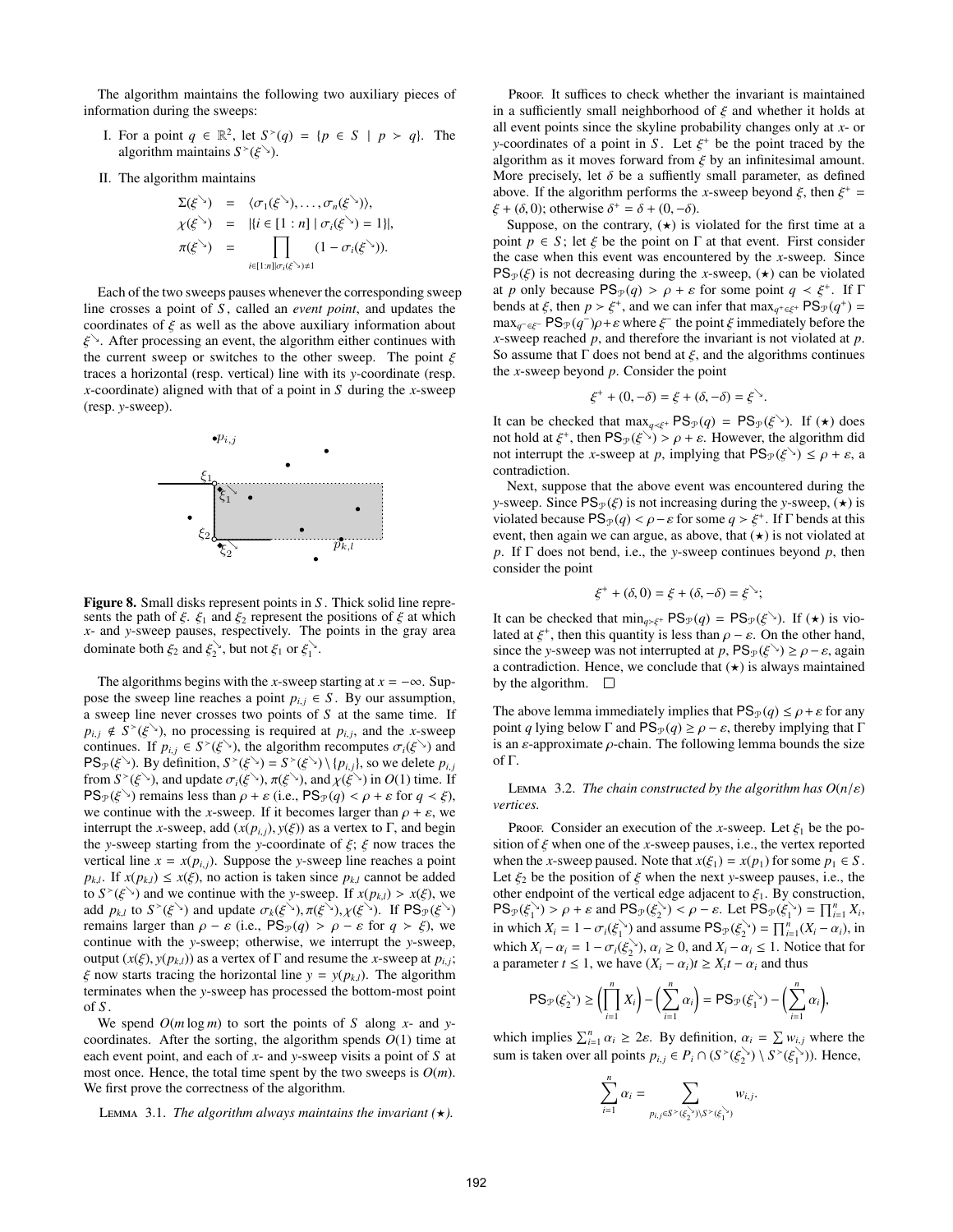Since each point of *S* is deleted from the set  $S^>(\xi^{\searrow})$  at most once<br>and  $\Sigma \longrightarrow w_{\xi^{\sharp}} = n \Gamma$  has  $O(n/\epsilon)$  vertical edges and  $\sum_{p_{i,j} \in S} w_{i,j} = n$ ,  $\Gamma$  has  $O(n/\varepsilon)$  vertical edges.

**Computing**  $\varepsilon$ **-PS** $p$ . The next step is to build several  $\varepsilon$ -approximate *ρ*-chains so that  $\epsilon$ - $PS_p(q)$ , for any point  $q \in \mathbb{R}^2$ , can be computed outchly With this goal, we set  $u = 2/\epsilon$ . For  $1 \le r \le u$  let quickly. With this goal, we set  $u = \lfloor 2/\varepsilon \rfloor$ . For  $1 \le r \le u$ , let  $\rho_r = r\epsilon/2$ . We construct an ( $\epsilon/6$ )-approximate  $\rho_r$  chain  $\Gamma_r$  using the above algorithm.  $\Gamma_r$  lies between  $(2r - 1)\varepsilon/4$ - and  $(2r + 1)\varepsilon/4$ -<br>chains therefore  $\Gamma$  and  $\Gamma$  are may overlap but  $\Gamma$  never appears chains, therefore  $\Gamma_r$  and  $\Gamma_{r+1}$  may overlap but  $\Gamma_r$  never appears above Γ*<sup>r</sup>*+<sup>1</sup>. See Figure 9.



**Figure 9.** (a)  $\rho_r$  chains (in solid lines) and  $(2i - 1)\varepsilon/4$  lines for  $1 \le r \le u$ . (b)  $\Gamma_1, \ldots, \Gamma_u$  and the "border" chains.

For a query point  $q \in \mathbb{R}^2$ , let  $q^{\uparrow}$  be the (closed) ray emanating from *q* in (+y)-direction. We define  $\varphi(q)$  as follows: if  $q^{\uparrow}$  does not intersect any  $\Gamma$  we set  $\varphi(q) = 1$  otherwise  $\varphi(q) = 0$  if *r* is the intersect any Γ*r*, we set  $\varphi(q) = 1$ , otherwise  $\varphi(q) = \rho_r$  if *r* is the smallest index such that  $a^{\dagger}$  intersects Γ In other words if *a* lies on smallest index such that  $q^{\uparrow}$  intersects  $\Gamma_r$ . In other words, if *q* lies on one or more  $\Gamma$ <sub>*r*</sub>'s, then  $\varphi$ (*q*) is set to the value corresponding to the smallest index chain that contains *q*, otherwise it is set to the value corresponding to the chain that lies immediately above *q*. It can be verified that  $|\varphi(q) - PS_{\mathcal{P}}(q)| \leq \varepsilon$ . Hence, the it suffices to return  $\varphi(q)$  as  $\varepsilon$ -PS<sub>P</sub>(*q*) for the query point *q*.

Let  $\Xi$  be the planar subdivision induced by  $\Gamma_1, \ldots, \Gamma_u$ . We label each edge *e* of Ξ with the lowest index of the chain that contains *e*. Since  $\Gamma_1, \ldots, \Gamma_u$  partition the edges of  $\Xi$  into *x*-monotone chains, using the algorithm by Edelsbrunner et al. [15],  $\Xi$  can be preprocessed in  $O(n/\varepsilon^2)$  time into a data structure of size  $O(n/\varepsilon^2)$  so that  $O(n/\varepsilon)$  an be computed in  $O(\log(n/\varepsilon))$  time. We thus obtain the fol- $\varphi(q)$  can be computed in  $O(\log(n/\varepsilon))$  time. We thus obtain the following.

THEOREM 3.1. Let  $\mathcal{P} = \{P_1, \ldots, P_n\}$  *be a set of n uncertain points in* R 2 *, and let m be the total input size.* P *can be preprocessed in*  $O(m(\log m + 1/\varepsilon))$  *time into a data structure of size*  $O(n/\varepsilon^2)$  *so that*<br>for a query point  $a \in \mathbb{R}^2$ ,  $\varepsilon$ -PS<sub>n</sub>(a) can be computed in  $O(\log(n/\varepsilon))$ *for a query point*  $q \in \mathbb{R}^2$ *,*  $\varepsilon$ *-PS<sub>P</sub>(<i>q*) *can be computed in*  $O(\log(n/\varepsilon))$ *time.*

#### 3.2 Approximate Skyline Probabilities

The above data structure is useful for a point  $q \notin \mathcal{P}$ , but to calculate  $PS_{\mathcal{P}}(P_i)$  for an uncertain point  $P_i \in \mathcal{P}$  the main subroutine we need is to calculate  $PS_{\mathcal{P}_{\neq i}}(p_{i,j})$  for each  $p_{i,j} \in P_i$ . However, computing a data structure as above for each  $\mathcal{P}_{\neq i}$  is not efficient. To overcome this challenge, we realize that

$$
PS_{\mathcal{P}_{\neq i}}(q) = PS_{\mathcal{P}}(q)/(1 - \sigma_i(q)).
$$

However, another problem remains. If we invoke Theorem 3.1 to produce an estimate  $\hat{\rho}(p_{i,j})$  that is an  $\varepsilon$ -PS<sub>P</sub>( $p_{i,j}$ ), we cannot guarantee that  $\hat{\rho}_{i,j} = \hat{\rho}(p_{i,j})/(1 - \sigma_i(p_{i,j}))$  has the required approximation guarantee  $|\hat{\rho}_{i,j} - \mathsf{PS}_{\mathcal{P}_{\neq i}}(p_{i,j})| \leq \varepsilon$ . Error reported in each of these chains or between two such chains is multiplied by 1/(1 – these chains, or between two such chains, is multiplied by  $1/(1 \sigma_i(p_{i,j}) \geq 1$ .

We overcome this problem in three ways. First, we adjust the computation of the chains so as to omit the smallest  $(1 - \sigma_i(q))$  in

the calculation of  $\pi(\xi^{\&set})$ . Let this term be  $(1 - \sigma^*)$ ; then we can<br>multiply our modified estimate  $\pi^*(n_{\cdot} \cdot)$  by  $(1 - \sigma^*)/(1 - \sigma(n_{\cdot} \cdot))$ multiply our modified estimate  $\pi^*(p_{i,j})$  by  $(1 - \sigma^*)/(1 - \sigma_i(p_{i,j}))$ <br>which is at most 1 (note that  $\sigma_i(p_i) < 1$  by definition). Second which is at most 1 (note that  $\sigma_i(p_{i,j}) < 1$  by definition). Second, we build  $O((1/\varepsilon) \log(1/\varepsilon))$  chains instead of  $O(1/\varepsilon)$  to deal with increased error for smaller  $\rho$ -values. Third, we build the computation of each  $\epsilon$ -PS $_{\mathcal{P}_{\neq i}}(p_{i,j})$  into the construction of all chains. Then, as<br>we process the chain which is directly above each  $p_i$ , we have  $\sigma^*$ we process the chain which is directly above each  $p_{i,j}$  we have  $\sigma^*$  maintained maintained.

**Modified approximate**  $\rho$ **-chains.** We construct a modified chain similar to  $\varepsilon$ -approximate  $\rho$ -chains through alternating *x*-sweeps and *y*-sweep. We maintaining the following information corresponding to a point  $\xi$  on the chain:

- I. The set of dominating points  $S^>(\xi^{\searrow})$ .
- II. The auxiliary information:

$$
\Sigma(\xi^{\searrow}) = \langle \sigma_1(\xi^{\searrow}), \dots, \sigma_n(\xi^{\searrow}) \rangle, \n\chi(\xi^{\searrow}) = |\{i \in [1:n] \mid \sigma_i(\xi^{\searrow}) = 1\}|, \n i^* = \arg \max_{i} \sigma_i(\xi^{\searrow}), \n\pi^*(\xi^{\searrow}) = \prod_{i \in [1:n] \mid \sigma_i(\xi^{\searrow}) \neq 1, i \neq i^*} (1 - \sigma_i(\xi^{\searrow})).
$$

Ties are broken arbitrarily for *i* ∗ . Then we can evaluate

$$
\mathsf{PS}_{\mathcal{P}}^*(p) = \begin{cases} \pi^*(p) & \text{if } \chi(p) = 0\\ 0 & \text{if } \chi(p) > 0 \end{cases}
$$

and

$$
\mathsf{PS}_{\mathcal{P}_{\neq i}}(p) = \begin{cases} \mathsf{PS}_{\mathcal{P}}^*(p) \frac{(1 - \sigma_{i^*}(p))}{(1 - \sigma_{i}(p))} & \text{if } \sigma_i(p) \neq 1, \\ \pi^*(p) & \text{if } \sigma_i(p) = 1, \chi(p) = 1, \\ 0 & \text{if } \sigma_i(p) = 1, \chi(p) > 1. \end{cases}
$$

Now we can describe the modified sweeping algorithm to construct each chain Γ*r*. It is a *modified*  $\alpha$ *-approximate*  $\rho_r$ *-chain*, a staircase polygonal chain such that any a lying below Γ has PS<sup>\*</sup> (a) staircase polygonal chain such that any *q* lying below  $\Gamma_r$  has  $PS^*_{\mathcal{P}}(q)$  $\langle \rho_r + \alpha \rangle$  and any *q* lying above  $\Gamma_r$  has  $PS_{\mathcal{P}}^*(q) > \rho_r - \alpha$ . The al-<br>porithm for each chain is identical to that described in Section 3.1 gorithm for each chain is identical to that described in Section 3.1 except for three modifications. (1) The auxiliary information maintained (above) is slightly different. (2) The decision to alternate between an *x*-sweep and *y*-sweep is determined by if  $PS_p^*(\xi^{\searrow}) > \rho + \alpha$ <br>or  $PS_p^*(\xi^{\searrow}) < \rho - \alpha$  as opposed to the similar inequalities with or  $PS_{\mathcal{P}}^*(\xi^{\searrow}) < \rho - \alpha$ , as opposed to the similar inequalities with  $PS_{\mathcal{P}}(\xi^{\searrow})$  in place of  $PS_{\mathcal{P}}^*(\xi^{\searrow})$  (3) To begin we say all  $p_{\mathcal{P}}$  are un- $PS_{\mathcal{P}}(\check{\xi}^{\setminus})$  in place of  $PS_{\mathcal{P}}^*(\check{\xi}^{\setminus})$ . (3) To begin we say all  $p_{i,j}$  are *un-*<br>*marked*: when a chain passes above each *n*. for the first time it *marked*; when a chain passes above each  $p_{i,j}$  for the first time, it will becomes *marked*. We handle unmarked points  $p_{i,j}$  below chain  $\Gamma_r$  and calculate each  $\varepsilon$ -PS $_{\mathcal{P}_{\neq i}}(p_{i,j})$  as described next.<br>We decompose the range  $[0, 1]$  into  $w + 1 = \log(2)$ 

We decompose the range [0, 1] into  $w + 1 = \log(2/\varepsilon) + 1$  layers *L*<sub>1</sub>, *L*<sub>2</sub>, . . . , *L<sub><i>w*</sub>, *L<sub><i>w*</sub><sub>+1</sub> where  $\bigcup_{h=1}^{w+1} L_h = [0, 1]$ . Let  $L_{w+1} = [0, \varepsilon/2]$  and each layer  $L_1 = (1/2^h, 1/2^{h+1}]$  for  $1 \le h \le w$ . Then  $\alpha$  (the levels each layer  $L_h = (1/2^h, 1/2^{h+1})$  for  $1 \le h \le w$ . Then  $\rho$  (the levels<br>of our chains) takes on  $u - A/s$  values<sup>3</sup> in each layer except  $I_{n+1}$ of our chains) takes on  $u = 4/\varepsilon$  values<sup>3</sup> in each layer, except  $L_{w+1}$ <br>which takes no values. Specifically, in layer h for  $1 \le r \le u$  let which takes no values. Specifically, in layer *h* for  $1 \le r \le u$  let  $\rho_r = (1/2^h) + r\varepsilon(1/2^{h+2})$ . Then we construct *u* modified  $(\varepsilon/2^{h+4})$ -<br>approximate *o*-chains  $\Gamma$  in each layer *h*. We will construct chains approximate  $\rho_r$ -chains  $\Gamma_r$  in each layer *h*. We will construct chains starting at layer *h* = *w* to layer *h* = 1, and within each layer we starting at layer  $h = w$  to layer  $h = 1$ , and within each layer, we construct each  $\Gamma_r$  starting from  $r = 1$  to  $r = u$ . Thus a point  $p_{i,j}$ becomes marked when processing chain Γ*<sup>r</sup>* if it lies between chains  $\Gamma_{r-1}$  and  $\Gamma_r$ .

Note that we do not require to actually store the modified  $\alpha$ approximate  $\rho$ -chains, since all computation of  $PS_{\mathcal{P}_{\# i}}(p_{i,j})$  will oc-<br>cur during the sweeping of the chains. However, if we did desire to cur during the sweeping of the chains. However, if we did desire to

<sup>&</sup>lt;sup>3</sup>If  $1/\varepsilon$  is not a power of 2, we let  $\gamma$  be the smallest power of 2 preater than  $1/\varepsilon$ , and use  $1/\gamma$  in place of  $\varepsilon$  everywhere. This ensures greater than  $1/\varepsilon$ , and use  $1/\gamma$  in place of  $\varepsilon$  everywhere. This ensures chains from different layers line up nicely.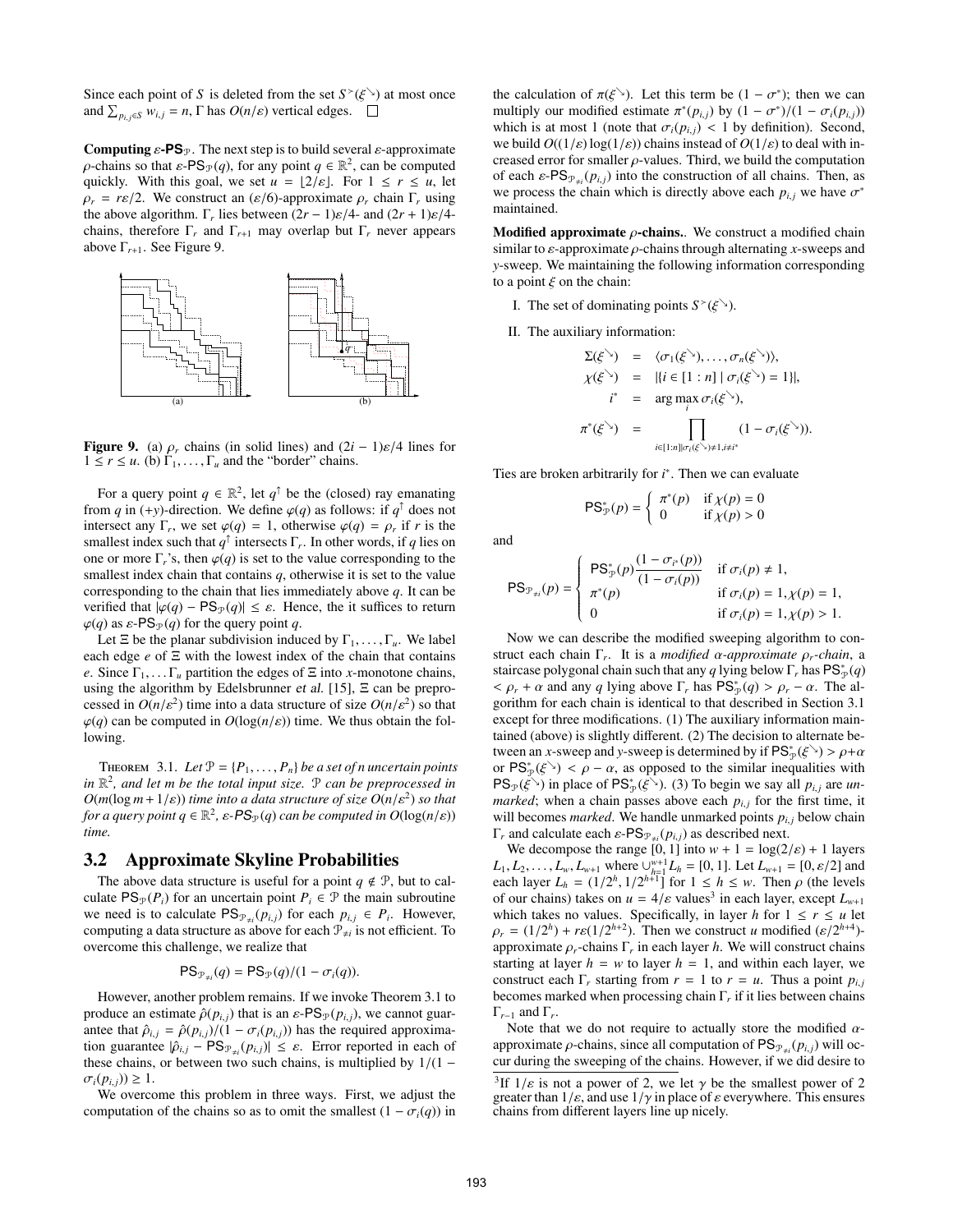construct the chains, we could do so, and each would have at most  $O(n2^h/\varepsilon)$  vertices. The proof of Lemma 3.2 can be modified to only consider the product based on  $\pi^*(\varepsilon)$  instead of  $\pi(\varepsilon)$ . More only consider the product based on  $\pi^*(\xi^{\&})$  instead of  $\pi(\xi^{\&})$ . More importantly the construction of each chain still requires  $O(m)$  time importantly, the construction of each chain still requires  $O(m)$  time.

**Constructing**  $\varepsilon$ **-PS** $_{\mathcal{P}_{\pm i}}(p_{i,j})$ .. Finally, we discuss how to construct each  $\varepsilon$ -PS<sub>30</sub> (*p*<sub>i</sub>). denoted  $g(p_i)$ . First some boundary cases each  $\mathcal{E}$ -PS<sub> $\mathcal{P}_{\neq i}(p_{i,j})$ , denoted  $\varphi(p_{i,j})$ . First some boundary cases.<br>Any point  $p_i$ , marked on the first  $\Gamma$ , in layer w has</sub> Any point  $p_{i,j}$  marked on the first  $\Gamma_1$  in layer *w* has

$$
\mathsf{PS}_{\mathcal{P}_{\neq i}}(p_{i,j}) \leq \mathsf{PS}_{\mathcal{P}}^*(p_{i,j}) \leq \varepsilon/2 + \varepsilon^2/4,
$$

so we can set  $\varphi(p_{i,j}) = 0$ . We handle all points  $p_{i,j}$  not marked after the last  $\Gamma_u$  with one additional pass of a modified 0-approximate 1-skyline that goes through or above all points, and we analyze it along with other chains in layer 1. From here on, we assume any point  $p_{i,j}$  in layer *h* is marked between two chains  $\Gamma_{r-1}$  and  $\Gamma_r$ ; if a point is marked during  $\Gamma_1$ , the first chain of layer *h*, then the last chain of layer  $h + 1$  serves as  $\Gamma_0$  for analysis purposes.

Each  $p_{i,j}$  is handled when it is marked on an *x*-sweep such that  $x(p_{i,j}) = x(\xi)$  and  $y(p_{i,j}) \leq y(\xi)$ . It will be useful to refer to this point  $\xi$  as  $\xi_r$ . We can draw a vertical ray from  $\xi_r$  through  $p_{i,j}$  in<br>the  $(-y)$ -direction, and it will intersect  $\Gamma$ , at a point  $\xi$ , We the (-*y*)-direction, and it will intersect  $\Gamma_{r-1}$  at a point  $\xi_{r-1}$ . We observe that  $x(\xi_{r-1}) = x(p_{i,j})$  and  $y(\xi_{r-1}) < y(p_{i,j})$ . Since in the (+y)-direction  $PS_{\mathcal{P}}^{*}(\cdot)$  is monotonically non-decreasing, then

$$
\mathsf{PS}_{\mathcal{P}}^*(\xi_{r-1}) \leq \mathsf{PS}_{\mathcal{P}}^*(p_{i,j}) \leq \mathsf{PS}_{\mathcal{P}}^*(\xi_r^{\searrow}).
$$

Hence, for *r* in layer *h*, we can approximate  $PS_{\mathcal{P}}^{*}(p_{i,j})$  using  $PS_{\mathcal{P}}^{*}(\xi_{r}^{>})$ , incurring at most  $s/2^{h+1}$  error because incurring at most  $\varepsilon/2^{h+1}$  error because

$$
(r-1)\frac{\varepsilon}{2^{h+2}}-\frac{\varepsilon}{2^{h+4}}\leq \mathsf{PS}^*_\mathcal{P}(\xi_{r-1})\leq \mathsf{PS}^*_\mathcal{P}(\xi_r^{\searrow})\leq r\frac{\varepsilon}{2^{h+2}}+\frac{\varepsilon}{2^{h+4}}.
$$

We also have the property of a point  $p_{i,j}$  that is marked during a shain  $\Gamma$  in layer *l*<sub>1</sub> that  $DS^*$  ( $n \ge 1/2h+1$ chain  $\Gamma_r$  in layer *h* that  $PS^*_{\mathcal{P}}(p_{i,j}) \geq 1/2^{h+1}$ .<br>Note that since by definition  $\sigma_r(p_{i,j})$ .

Note that, since by definition  $\sigma_i(p_{i,j}) < 1$  so  $1/(1 - \sigma_i(p_{i,j}))$ does not divide by 0. Also, define  $i_r^* = \arg \max_l \sigma_l(\xi_r^*)$  so when  $n_i$ , is handled we have  $i^*$  maintained. Let  $i^* = \arg \max_l \sigma_l(n_i)$ *p*<sub>*i*</sub>, *j* is handled we have *i*<sup>\*</sup><sub>*i*</sub></sub> maintained. Let  $i^*_{i,j} = \arg \max_i \sigma_i(p_{i,j})$ ; we do not know *i*<sup>\*</sup> But we show that using *i*<sup>\*</sup> is a good enough we do not know  $i_{i,j}^*$ . But we show that using  $i_r^*$  is a good enough *i*, *j* as a good chock into  $i_{i,j}$ . But we show that using  $i_r$  is a good chock approximation. Specifically we can generate an  $ε$ -PS<sub> $P_{\neq i}(p_{i,j})$ , as</sub>

$$
\varphi(p_{i,j}) = \frac{1 - \sigma_{i_r^*}(p_{i,j})}{1 - \sigma_i(p_{i,j})} \mathsf{PS}_{\mathcal{P}}^*(\xi_r^{\searrow}).
$$

 $\varphi(p_{i,j}) = 1 - \sigma_i(p_{i,j})$ <br>In proving this result we have two basic types of inequalities to use: (1) change in query value:  $\sigma_l(\xi_r^{\geq}) \leq \sigma_l(p_{i,j}) \leq \sigma_l(\xi_{r-1})$ ;<br>and (2) compare to star index:  $\sigma_l(\xi_r^{\geq}) \geq \sigma_l(\xi_r^{\geq})$  and  $\sigma_l(\eta_r) \geq$ and (2) compare to star-index:  $\sigma_{i_i^*}(\xi_r^{\geq \gamma}) \geq \sigma_l(\xi_r^{\geq \gamma})$  and  $\sigma_{i_j^*}(\rho_{i,j}) \geq \sigma_l(\rho_{i,j})$ . We first prove a belieful larger symboliser  $\pi_r(\rho_{i,j}) = \prod_{i=1}^l (1 - \rho_{i,j})$  $\sigma_l(p_{i,j})$ . We first prove a helpful lemma involving  $\pi_{k,l}(q) = \prod_{i \neq k,l} (1-q_{i,j})$  $\sigma_i(q)$ ).

LEMMA 3.3. *If p<sub>i,j</sub> is handled during chain* Γ<sub>*r*</sub> *at*  $ξ$ *r in layer h, then*

$$
\sigma_{i_{i,j}^*}(p_{i,j}) - \sigma_{i_r^*}(p_{i,j}) \le \sigma_{i_{i,j}^*}(p_{i,j}) - \sigma_{i_{i,j}^*}(\xi_r^{\ge}) < \varepsilon/(2^{h+1}\pi_{i_{i,j}^*,i_r^*}(\xi_r^{\ge})) \le \varepsilon.
$$
\nPROOF. Assume the middle inequality of the lemma is false so

 $\sigma_{i,j}$  ( $p_{i,j}$ )  $\rightarrow \sigma_{i,j}$  ( $\xi_r$ )  $\rightarrow \varepsilon/2^{h+1}\pi_{i,j}$   $\pi_f$  ( $\xi_r$ ). We show this implies  $PS_p^*(\xi_r^{\geq}) - PS_p^*(\xi_{r-1}^{\geq}) \geq \varepsilon/2^{h+1}$ , a contradiction.

$$
\begin{aligned} &\textsf{PS}_{\mathcal{P}}^{*}(\xi_{r}^{\searrow}) - \textsf{PS}_{\mathcal{P}}^{*}(\xi_{r-1}) \\ &= \pi_{i_{r}^{*},i_{i,j}^{*}}^{*}(\xi_{r}^{\searrow})(1-\sigma_{i_{i,j}^{*}}(\xi_{r}^{\searrow})) - \pi_{i_{r-1}^{*},i_{i,j}^{*}}^{*}(\xi_{r-1})(1-\sigma_{i_{i,j}^{*}}(\xi_{r-1})) \\ &\geq \pi_{i_{r}^{*},i_{i,j}^{*}}(\xi_{r}^{\searrow})\Big((1-\sigma_{i_{i,j}^{*}}(\xi_{r}^{\searrow})) - (1-\sigma_{i_{i,j}^{*}}(\xi_{r-1}))\Big) \\ &= \pi_{i_{r}^{*},i_{i,j}^{*}}^{*}(\xi_{r}^{\searrow})\Big(\sigma_{i_{i,j}^{*}}(\xi_{r-1}) - \sigma_{i_{i,j}^{*}}(\xi_{r}^{\searrow})\Big) \\ &\geq \pi_{i_{r}^{*},i_{i,j}^{*}}(\xi_{r}^{\searrow})\Big(\sigma_{i_{i,j}^{*}}(p_{i,j}) - \sigma_{i_{i,j}^{*}}(\xi_{r}^{\searrow})\Big) \\ &\geq \pi_{i_{r}^{*},i_{i,j}^{*}}^{*}(\xi_{r}^{\searrow}) \varepsilon/(2^{h+1}\pi_{i_{r}^{*},i_{i,j}^{*}}^{*}(\xi_{r}^{\searrow})) \\ &= \varepsilon/2^{h+1}. \end{aligned}
$$

The first inequality uses  $\pi_{i^*, i^*_{i,j}}(\xi_r^{\geq}) \geq \pi_{i^*_{r-1}, i^*_{i,j}}(\xi_{r-1})$  since  $\pi_{i^*_{i,j}, i^*_{i}}(\xi_r^{\geq})$  is<br>monotonically non-degreesing as kinggroup. The second inequal monotonically non-decreasing as *k* increases. The second inequality follows from  $\sigma_l(\xi_{r-1}) \geq \sigma_l(p_{i,j})$ . The final inequality follows from our (false) assumption.

Finally we get the left-hand-side by  $\sigma_{i_r^*}(p_{i,j}) \ge \sigma_{i_r^*}(\xi_r^{\searrow}) \ge \sigma_{i_{i,j}^*}(\xi_r^{\searrow})$ , and we get the right-hand-side since in layer *h* we have  $\pi_{i,j,i_r^*}(\xi_r^{\zeta}) \ge$  $PS_{\mathcal{P}}^{*}(\xi_{r}^{>}) \geq 1/2^{h+1}.$ 

LEMMA 3.4.  $\varphi(p_{i,j}) = PS_{\mathcal{P}}^{*}(\xi_{r}^{>}) \cdot (1 - \sigma_{i_{r}^{*}}(p_{i,j}))(1 - \sigma_{i}(p_{i,j}))$  *is*<br> $\epsilon_{r} PS_{\mathcal{P}}(n_{i,j})$  $an \varepsilon$ - $PS_{\mathcal{P}_{\neq i}}(p_{i,j})$ .

**PROOF.** Observe that  $\sigma_{i,j}^*(\xi_r^{\geq \nu}) \leq \sigma_{i_r^*}(\xi_r^{\geq \nu}) \leq \sigma_{i_r^*}(p_{i,j}) \leq \sigma_{i_{i,j}^*}(p_{i,j}).$ Now using our bound on  $PS_{\mathcal{P}}^*(\xi_r^{\searrow}) - PS_{\mathcal{P}}^*(p_{i,j}) < \varepsilon/2^{h+1}$  and Lemma 3.3

$$
\begin{split} &\frac{1-\sigma_{i_r^*}(p_{i,j})}{1-\sigma_i(p_{i,j})}\mathsf{PS}_{\mathcal{P}}^*(\xi_r^{\searrow}) - \frac{1-\sigma_{i_{i,j}^*}(p_{i,j})}{1-\sigma_i(p_{i,j})}\mathsf{PS}_{\mathcal{P}}^*(p_{i,j}) \\ & < \left(\frac{1-\sigma_{i_r^*}(p_{i,j})}{1-\sigma_i(p_{i,j})} - \frac{1-\sigma_{i_{i,j}^*}(p_{i,j})}{1-\sigma_i(p_{i,j})}\right)\mathsf{PS}_{\mathcal{P}}^*(p_{i,j}) + \frac{\varepsilon}{2^{h+1}}\frac{1-\sigma_{i_r^*}(p_{i,j})}{1-\sigma_i(p_{i,j})} \\ & \leq \frac{\varepsilon/2^{h+1}}{\pi_{i_{i,j}^*i_{i}^*}(\xi_r^{\searrow})}\frac{\mathsf{PS}_{\mathcal{P}}^*(p_{i,j})}{1-\sigma_i(p_{i,j})} + \frac{\varepsilon}{2^{h+1}}\frac{1-\sigma_{i_{i,j}^*}(p_{i,j}) + \varepsilon}{1-\sigma_i(p_{i,j})} \\ & \leq \frac{\varepsilon}{2^{h+1}}\frac{1-\sigma_{i_{i,j}^*}(p_{i,j})}{1-\sigma_i(p_{i,j})} + \frac{\varepsilon}{2^{h+1}} + \frac{\varepsilon}{2^{h+1}}\varepsilon \\ & \leq \frac{\varepsilon}{2^{h-1}} \leq \varepsilon. \quad \Box \end{split}
$$

Once all  $\varepsilon$ -PS<sub>*P<sub>#</sub>i*</sub>(*p<sub><i>i*</sub>,*j*) have been computed we can calculate  $\hat{\rho}_i =$ <br><sup>*i*</sup>  $\cdots$  *g*(n) Sings  $\nabla^k$  *w* = 1 their total error on the sum is  $\sum_{j=1}^{k} w_{i,j} \varphi(p_{i,j})$ . Since  $\sum_{j=1}^{k} w_{i,j} = 1$ , their total error on the sum is at most  $\varepsilon$  and  $\hat{\alpha}$  is an  $\varepsilon_P \mathbf{B}_{\infty}(P_i)$  as desired at most  $\varepsilon$ , and  $\hat{\rho}_i$  is an  $\varepsilon$ -PS<sub>P</sub>( $P_i$ ) as desired.<br>To bound the runtime, we need to const

To bound the runtime, we need to construct  $O((1/\varepsilon) \log(1/\varepsilon))$ approximate skylines, each in time  $O(m)$ . To handle each point  $p_{i,i}$ we need to calculate  $\sigma_l(p_{i,j})$  for two different values *l*. Each takes time  $O(\log k)$  time after preprocessing each uncertain point  $P_i$  in  $O(k \log k)$  time. Over all *m* points this requires  $O(m \log k)$  time.

THEOREM 3.2. *Consider a discrete uncertain data set*  $\mathcal{P} = \{P_1, \ldots, P_n\}$  $\ldots$ ,  $P_n$  *where each*  $P_i = \{p_{i,1}, \ldots, p_{i,k}\}$  so  $|P_i| = k$  and  $\sum_{i=1}^n |P_i| = n$ *k* – *m*. For all uncertain points *P*, we can compute a value  $\hat{\sigma}$ , such  $nk = m$ *. For all uncertain points P<sub>i</sub> we can compute a value*  $\hat{\rho}_i$  *such that*  $|\hat{\rho}_i - PS_{\mathcal{P}}(P_i)| \leq \varepsilon$  *in*  $O(m((1/\varepsilon) \log(1/\varepsilon) + \log m))$  *total time.* 

Remark. This algorithm does not directly generalize to R *d* . The results on approximate (certain) skylines [16] combined with our results in  $\mathbb{R}^2$  indicate that there should exist  $\varepsilon$ -approximate  $\rho$ -chains<br>of size independent of k but exponential in d, however, for  $d > 3$ of size independent of *k* but exponential in *d*, however, for  $d > 3$ , there may be no polynomial time algorithm. Proof of the existence of such  $\varepsilon$ -approximate  $\rho$ -chains and possible polynomial time algorithms in dimensions  $d \geq 3$  remains an open question.

## 3.3 A Monte Carlo Algorithm

In this section, we present a Monte Carlo algorithm for computing  $\varepsilon$ -PS<sub>P</sub>(*P<sub>i</sub>*) for all  $1 \le i \le n$ . We fix a parameter *t* to be chosen later. The algorithm runs in *t* steps. In each step, we instantiatae a specific location  $\pi_i$  of uncertain point  $P_i$ ; the location  $p_{i,j} \in P_i$ <br>is chosen with probability  $w_i$ . Let  $\Pi - \{\pi_i \mid 1 \le i \le n\} \subset \mathbb{R}^2$ is chosen with probability  $w_{i,j}$ . Let  $\Pi = {\pi_i | 1 \le i \le n} \subset \mathbb{R}^2$ <br>be the resulting set of *n* points. We compute the skyline of  $\Pi$ . We be the resulting set of *n* points. We compute the skyline of Π. We also maintain a vector  $v = \langle v_1, \ldots, v_n \rangle$ , which is initially set to 0. If  $\pi_i$  appears on the skyline of Π, we increment the value of  $\nu_i$ , so  $\nu_k$  keens track of the number of instantiations of  $\mathcal{P}$  in which  $P_k$  an $v_i$  keeps track of the number of instantiations of  $\mathcal P$  in which  $P_i$  appears on the skyline. After the completion of *t* steps, we return the value  $\hat{\rho}_i = v_i/t$  as  $\varepsilon$ -PS<sub>P</sub>( $P_i$ ).

After preprocessing the weights  $\{w_{i,1}, \ldots, w_{i,k}\}$  in  $O(k)$  time into a minimum-height binary tree, an instantiation  $\pi_i$  of  $P_i$  can be done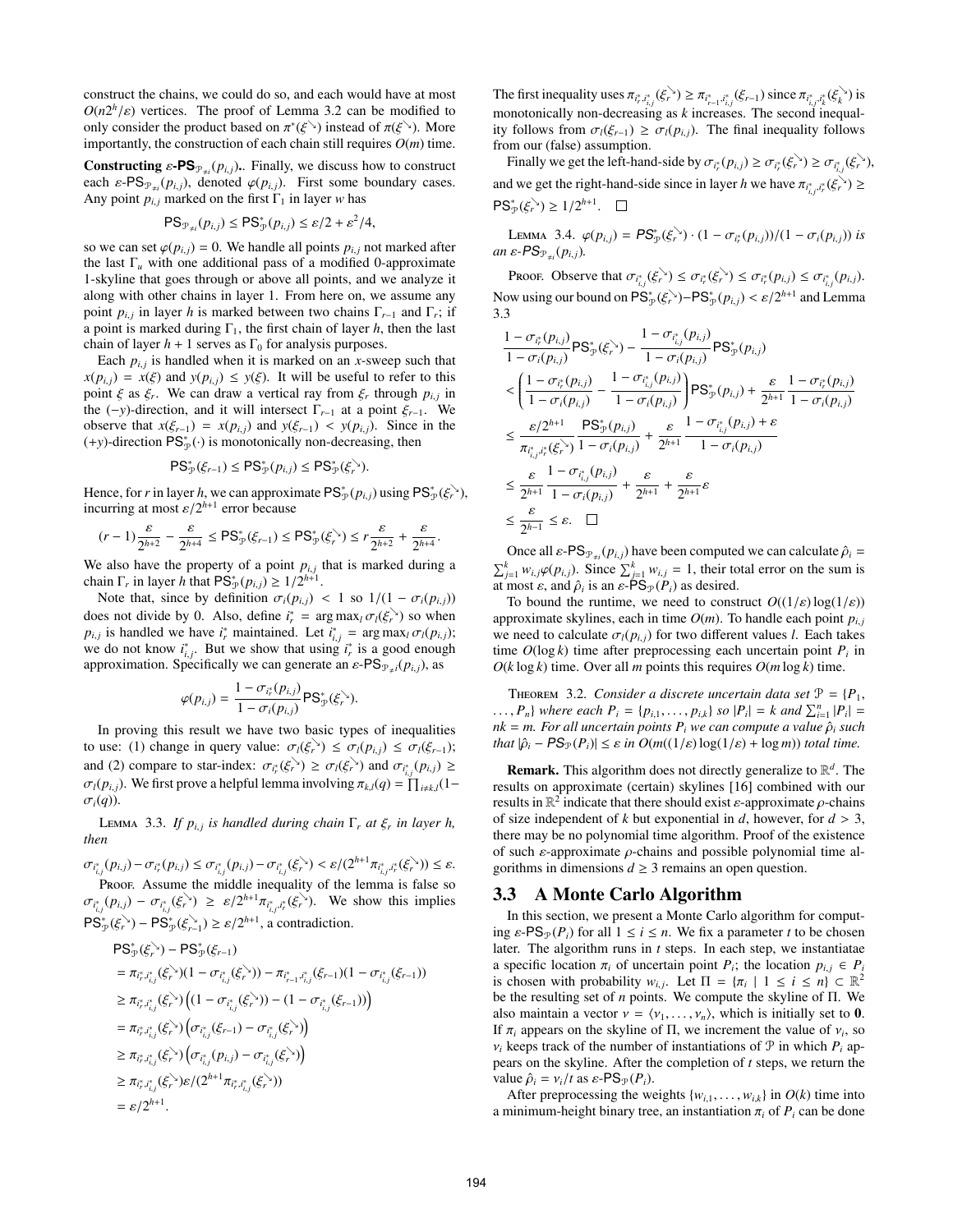in  $O(\log k)$  time [23]. Thus instantiating *n* uncertain points takes  $O(n \log k)$  time after  $O(m)$  preprocessing. Given an instantiation  $\Pi$ of P, finding the skyline of Π takes *O*(*n* log *n*) time [18]. Thus the overall algorithm takes

$$
O(tn(\log n + \log k) + m) = O(m + tn \log m)
$$

time. What remains is to determine the value of *t* that guarantees  $|PS_{\mathcal{P}}(P_i) - \hat{\rho}_i| \leq \varepsilon$  for all *i* with high probability.<br>First consider a fixed uncertain point *P*. For

First consider a fixed uncertain point  $P_i$ . For  $1 \leq j \leq t$ , let  $X_i \in \{0, 1\}$  be a random indicator variable, which is 1 if  $P_i$  appears on the skyline in iteration *j* and 0 otherwise. Clearly these variables are independent. Set  $X = \sum_{j=1}^{t} X_j$ . Furthermore,  $X = v_i = \hat{\rho}_i t$ <br>and  $F[X] = PS_{\mathcal{D}}(P_i)t$ . Using a simplified version of Chernoffand  $E[X] = PS_{\mathcal{P}}(P_i)t$ . Using a simplified version of Chernoff-Hoeffding theorem (see e.g. [23]), we obtain

$$
\Pr\left[|\mathsf{PS}_{\mathcal{P}}(P_i) - \hat{\rho}_i| > \varepsilon\right] = \Pr[|\mathsf{PS}_{\mathcal{P}}(P_i)t - \nu_i| > \varepsilon t] \\
\leq \Pr[|\mathsf{E}[X] - \nu_i| > \varepsilon \mathsf{E}[X]] \\
< \exp(-\varepsilon^2 t).
$$

If we choose

$$
t \ge \frac{1}{\varepsilon^2} \ln \frac{n}{\delta},
$$

then  $Pr[|PS_{\mathcal{P}}(P_i) - \hat{\rho}_i| > \varepsilon] < \delta/n$ . Hence,

$$
\Pr[\exists i \le n \mid |\mathsf{PS}_{\mathcal{P}}(P_i) - \hat{\rho}_i| > \varepsilon] < \delta,
$$

and, we obtain the following theorem.

THEOREM 3.3. Let  $\mathcal{P} = \{P_1, \ldots, P_n\}$  *be a set of n uncertain points in*  $\mathbb{R}^2$ , and let m be the total input size of m. Let  $0 < \delta$ ,  $\varepsilon < 1$  be two parameters. For each  $P \in \mathbb{R}$  a value  $\delta$ , can be computed in *two parameters. For each*  $P_i \in \mathcal{P}$  *a value*  $\hat{\rho}_i$  *can be computed in*  $O(m + (1/\varepsilon^2)n \log m \log(n/\delta))$  *time such that*  $|\hat{\rho}_i - PS_{\mathcal{P}}(P_i)| \leq \varepsilon$  *for all*  $1 \leq i \leq n$  with probability at least  $1 - \delta$ *all*  $1 \le i \le n$  *with probability at least*  $1 - \delta$ *.* 

Remarks. (i) The algorithm presented above extends to higher dimensions: we simply use the algorithm for computing the skyline of a set of points in  $\mathbb{R}^d$  [18], which takes  $O(n \log^{d-2} n)$  time. The running thus becomes

$$
O(m + (1/\varepsilon^2)n(\log^{d-2} n + \log k)\log(n/\delta)).
$$

(ii) Since all instantiations  $\Pi$  of uncertain points in  $P$  are chosen together, the algorithms can be extended to operate on joint distributions over the uncertainty, given that we have a model to sample from that joint distribution.

#### 4. DISCUSSION

This paper studies asymptotic results in computing skylines for uncertain data. We first present two new algorithms for exactly computing the probability that each uncertain point is on the skyline, and we show that under a specific realistic model, these are optimal up to a polylogarithmic factor. Then we present two new near-linear time algorithms for approximately computing the probability that each uncertain points is on the skyline. For both problems, one algorithm easily extends to higher dimensions, and the other provides a data structure which allows (approximate) determination of the probability a query point will be on the skyline in logarithmic time.

It would be interesting to construct a data structure in high dimensions that has size near-linear in *m* and polynomial in *d*, and that would allow for querying the probability a point is on the skyline in logarithmic time.

An important direction is determining the empirical implications of these algorithms: how well do they work in practice on realworld data sets? Since they are based on well-studied data structures, we suspect that they can be made I/O efficient, and hence suitable for enormous data sets.

Another important empirical direction is exploring the best (most useful) concise representation of an approximate skyline. Returning all uncertain points which have probability greater than  $\rho$  of being on the skyline can produce both large answers, and not contain entire regions of the skyline. Since a skyline is supposed to be a concise summary, and uncertainty (and inherently approximation) is involved, we argue that returning sparse approximate skylines are important, rather than all points on or near the skyline. A consumer of this data will likely not care about two nearly identical points that occupy similar parts of the skyline. In higher dimensions, providing approximate levels of uncertain skylines with guarantees remains a challenge (as with similar problems on precise data [16]). A similar argument for the importance of concise skylines is made regarding work on *k*-dominant skylines [6] and other formulations [24, 12]; the difference is that our work provides approximation guarantees in the value of the attributes and operates on data that has defined uncertainty.

#### 5. REFERENCES

- [1] P. K. Agarwal and M. Sharir. Arrangements of surfaces in higher dimensions. In J. Sack and J. Urrutia, editors, *Handbook of Computational Geometry*, pages 49–119. North-Holland, 2000.
- [2] P. Agrawal, O. Benjelloun, A. D. Sarma, C. Hayworth, S. Nabar, T. Sugihara, and J. Widom. Trio: A system for data, uncertainty, and lineage. In *ACM Symposium on Principles of Database Systems*, 2006.
- [3] M. J. Atallah and Y. Qi. Computing all skyline probabilities for uncertain data. In *ACM Symposium on Principles of Database Systems*, pages 279–287, 2009.
- [4] J. L. Bentley. Multidimensional binary search trees used for associative searching. *Communications of the ACM*, 18(9):509–517, 1975.
- [5] S. Börzsönyi, D. Kossman, and K. Stocker. The skyline operator. In *IEEE International Conference on Data Engineering*, 2001.
- [6] C.-Y. Chan, H. V. Jagadish, K.-L. Tan, A. K. H. Tung, and Z. Zhang. Finding *k*-dominant skylines in high dimensional space. In *ACM-SIGMOD International Conference on Management of Data*, 2006.
- [7] R. Cheng, D. V. Kalashnikov, and S. Prabhakar. Evaluating probabilitic queries over imprecise data. In *ACM-SIGMOD International Conference on Management of Data*, 2003.
- [8] G. Cormode, A. Deligiannakis, M. Garafalakis, and A. McGregor. Probabilistic histograms for probabilistic data. In *International Conference on Very Large Data Bases*, 2009.
- [9] G. Cormode and M. Garafalakis. Histograms and wavelets of probabilitic data. In *IEEE International Conference on Data Engineering*, 2009.
- [10] G. Cormode, F. Li, and K. Yi. Semantics of ranking queries for probabilistic data and expected ranks. In *IEEE International Conference on Data Engineering*, 2009.
- [11] N. Dalvi and D. Suciu. Efficient query evaluation on probabilitic databases. *The VLDB Journal*, 16:523–544, 2007.
- [12] A. Das Sarma, A. Lall, D. Nanongkai, R. J. Lipton, and J. Xu. Representative skylines using threshold-based